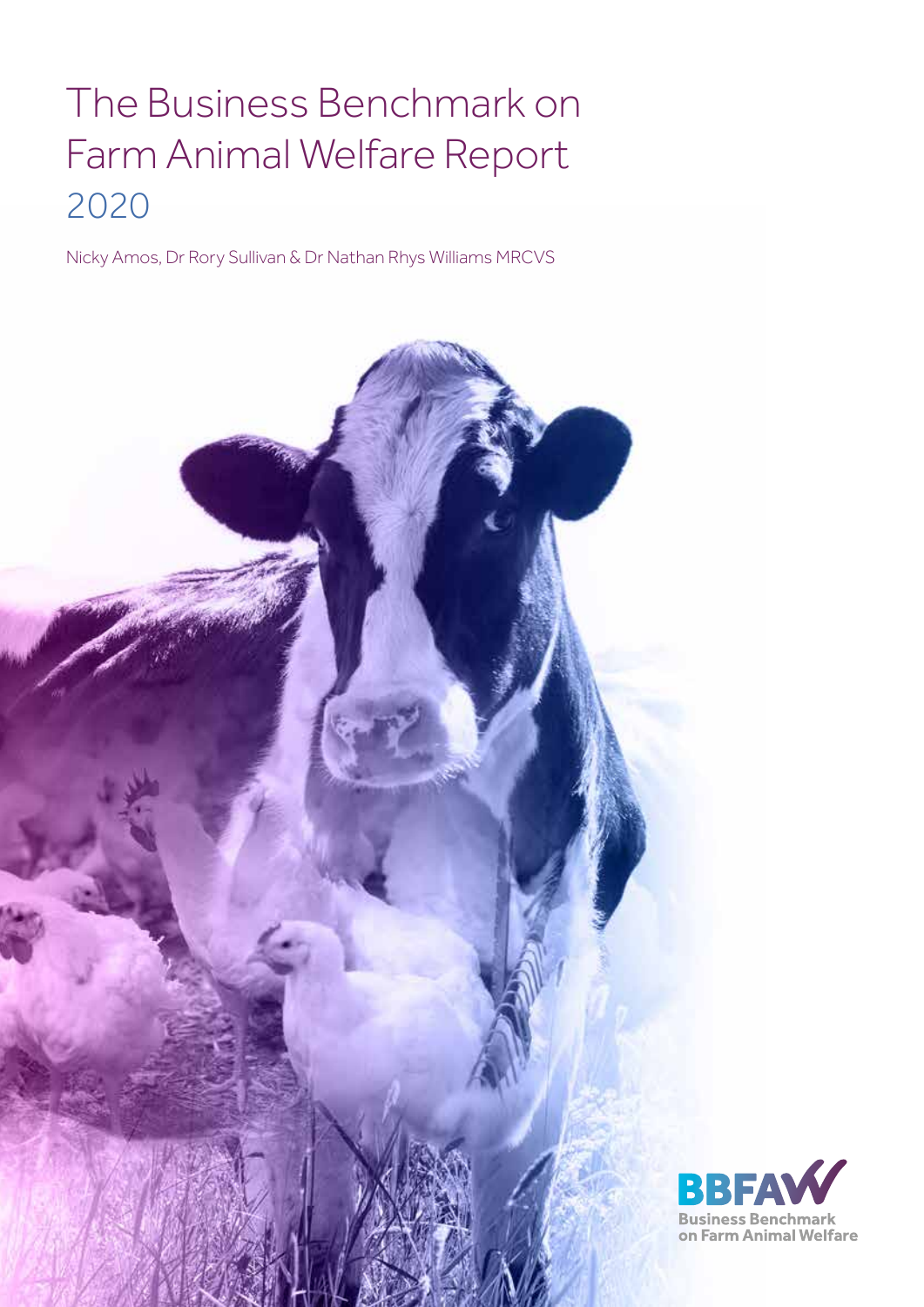

#### **The Business Benchmark on Farm Animal Welfare**

The Business Benchmark on Farm Animal Welfare (BBFAW) is the leading global measure of farm animal welfare management, policy commitment, performance and disclosure in food companies. It enables investors, companies, NGOs and other stakeholders to understand corporate practice and performance on farm animal welfare, and it drives – directly and through the efforts of others – corporate improvements in the welfare of animals reared for food.

The BBFAW Secretariat maintains the Global Investor Statement on Farm Animal Welfare and convenes the Global Investor Collaboration on Farm Animal Welfare, a collaborative engagement between major institutional investors and food companies on the issue of farm animal welfare. In addition, the BBFAW Secretariat manages extensive engagement programmes with companies and with investors and provides practical guidance and tools for companies and for investors on key animal welfare issues.

The programme is governed and supported by the BBFAW's founding partners, Compassion in World Farming and World Animal Protection, who provide technical expertise, guidance, funding and practical resources, alongside supporting the assessed food businesses with training, programmatic expertise and consultancy engagement.

More information on the programme can be found at www.bbfaw.com

#### **Compassion in World Farming**

Compassion in World Farming is the leading farm animal welfare charity advancing the wellbeing of farm animals and their integration into a more humane, sustainable food system, through advocacy, political lobbying and positive corporate engagement. The Food Business programme works in partnership with major food companies to raise baseline standards for animal welfare throughout their global supply, and to rebalance their animal footprint in a food system fit for the future. The team offers strategic advice and expert technical support for the development, implementation and communication of higher welfare policies and practices, and, increasingly, solutions and frameworks for a more resilient and sustainable food system.

Compassion engages directly with many of the companies evaluated in the BBFAW to highlight and support with policy development, welfare improvement and transparent reporting. The Food Business team uses the Benchmark alongside Compassion's other tools such as the Supermarket Survey, its Awards programme, EggTrack, and its advisory services to help companies understand how they are performing relative to their peers, to identify areas and mechanisms for continuous improvement, and to highlight sources of risk and advantage.

More information on Compassion in World Farming can be found at: www.ciwf.org. More information on the work of the Food Business team at Compassion in World Farming can be found at: www.compassioninfoodbusiness.com

#### **World Animal Protection**

World Animal Protection is a global NGO that works to end the cruelty and suffering of animals. With 14 offices across the world, World Animal Protection engages with companies, governments, and international bodies to put farmed and wild animals on the global agenda while inspiring individuals to take action to protect animals and further the cause of animal welfare.

Through its corporate engagement work, World Animal Protection works with leading food companies across the value chain to support their efforts to improve animal welfare. World Animal Protection offers specialist animal welfare expertise and provides resources that help companies achieve high animal welfare.

To learn more about World Animal Protection's work, our news, successes, and how we can support you, please visit www.worldanimalprotection.org



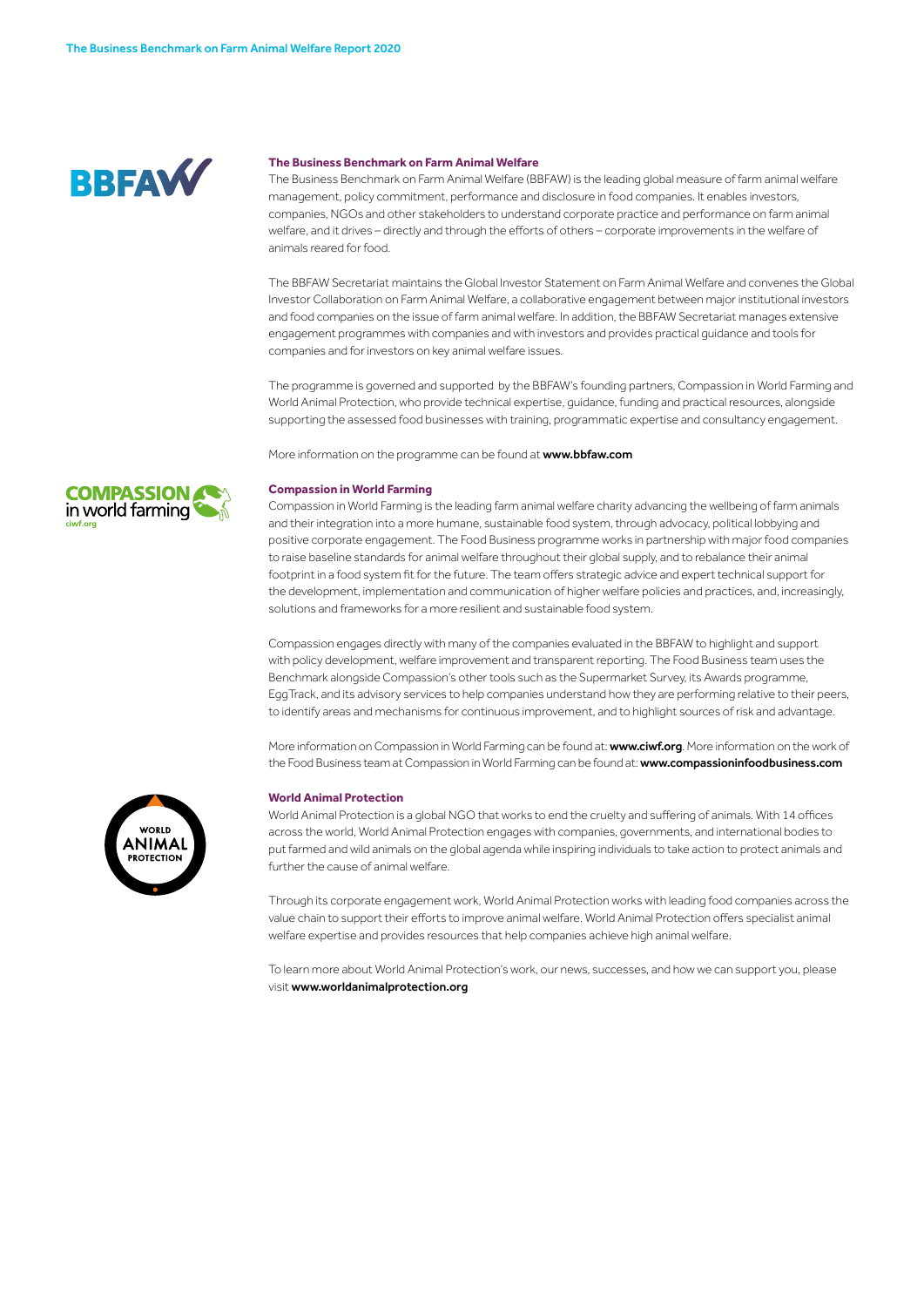## **Contents**

| • References | 24 |
|--------------|----|

• Acknowledgements

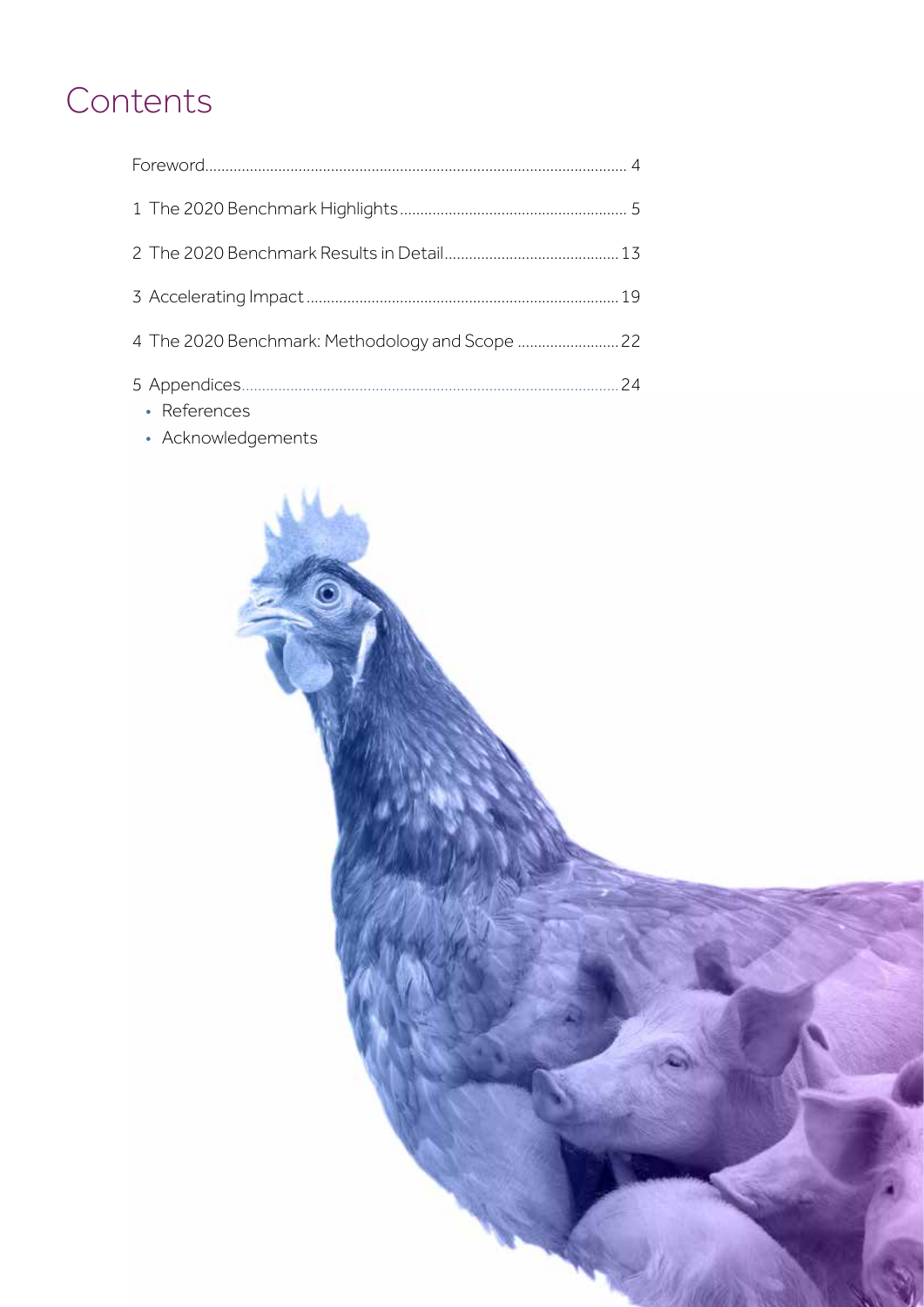## Foreword

More than any other year, 2020 sharply and irrevocably highlighted the inextricable links between the health and wellbeing of people and animals. Like swine and avian flu before it. COVID-19 has reinforced this connection.

Shockingly, a 2020 UN report finds intensive farming responsible for more than half of all infectious diseases passing between animals and people since 1940. And the intensive farming links with antibiotic resistance and the emergence of superbugs are increasingly clear.

Food companies that fail to recognise the connections are taking a significant risk by ignoring their responsibilities to the animals at the hearts of their businesses, to their customers and the planet. It is critical that BBFAW continues to challenge such failures and encourage companies to demonstrate their commitment to the continuous improvement of farm animal welfare in their operations and supply chains.

BBFAW's 2012 founding by World Animal Protection and Compassion in World Farming (CIWF) is a significant landmark in business accountability. Since its inception, an increasingly wide range of stakeholders – including institutional investors and consumers, and organisations – are expressing their concern about animal welfare and are calling for transparency. The annual BBFAW Benchmark and its accompanying investor and company engagement programmes have made a significant contribution to defining the core expectations for companies on farm animal welfare, to building investor and company consensus around these expectations, and to catalysing change within companies and in the investment community.

Today, BBFAW is the leading global measure in farm animal welfare management, policy commitment, performance and disclosure in food companies. It has driven changes in the practices and performance of many of the world's largest food companies. For example, 79% of the 150 companies covered by the 2020 benchmark have formal overarching policies on farm animal welfare and have set welfare-related objectives and targets (compared to, respectively, 46% and 26% of the 68 companies originally assessed in 2012), and 82% of the companies continuously assessed by the BBFAW since 2012 have substantially improved their management and disclosure on farm animal welfare. The BBFAW has involved many of the world's leading investors in the mission of encouraging food companies to take action on farm animal welfare.

The 2020 results highlight that companies are continuing to make progress in the Benchmark, with 23 companies moving up at least one tier, and the overall average score has continued to increase, indicating that animal welfare continues to receive management attention. Nearly two-thirds of companies globally – 91 of the 150 companies covered by the BBFAW – are now actively managing the business risks and opportunities associated with farm animal welfare, corresponding to being ranked in Tiers 1-4 of the Benchmark.

But farm animal welfare is not static. As BBFAW has delivered real changes in company governance and in management systems and processes, it – and we, World Animal Protection and Compassion in World Farming – have started to much more closely examine the relationship between these traditional measures of management quality and the outcomes being seen in the actual welfare of animals. The BBFAW is increasing its emphasis on welfare impact, and it has, since 2018, made it clear to companies that performance is the key focus. This change in emphasis mirrors the change we have seen in the investment community, where questions of performance and impact have become central to how investors assess the way in which they deliver on their social and environmental responsibilities. Even in the last year or two, I have been struck by how much progress BBFAW and its investor supporters have made in cracking one of the key challenges that the animal welfare community has faced, which is how we get companies to establish management systems and processes that deliver real improvements in the well-being of animals.

We have a long way to go but BBFAW has provided us with clear insights into the direction that we must travel, into the expectations that we need to have of companies, into the role that can be played by companies and investors, and into the role that we as NGOs must play – as partners and as campaigners – if we are to catalyse the changes that we want to see.

BBFAW has been one of the most powerful and inspiring programmes that I have worked on in my 30-year career working to improve the lives of animals. It has shown what can be achieved through working in partnership with companies, with investors and with civil society organisations. It has forced us to lift our game and to be crystal clear about what we want to achieve. It has shown the power of hard data and of what can be achieved when you establish a programme that has a clear sense of purpose and is underpinned by deep expertise both on animal welfare and on how companies and investors operate. It stands, I believe, as an exemplar of what a welldesigned programme of work can be.

As we proudly hand over the baton to Four Paws International, we welcome the new partners into this important and exciting change programme. We recognise that improving the welfare of all animals farmed for food is a collective responsibility; a responsibility that extends to food companies and investors, and to civil society organisations that are committed to collaborating with both of these stakeholder groups. World Animal Protection will continue to take an active interest in the BBFAW as we embark on our new strategy (2021–2030) that will seek to overturn the entrenched systems that cause so much suffering and anguish to animals.

It has been a privilege for us to support the BBFAW and we know that Four Paws International and Compassion in World Farming will support and enthusiastically drive forward the BBFAW programme. I look forward to celebrating what I know will be the continued success of the BBFAW.

#### **Steve McIvor**

CEO, World Animal Protection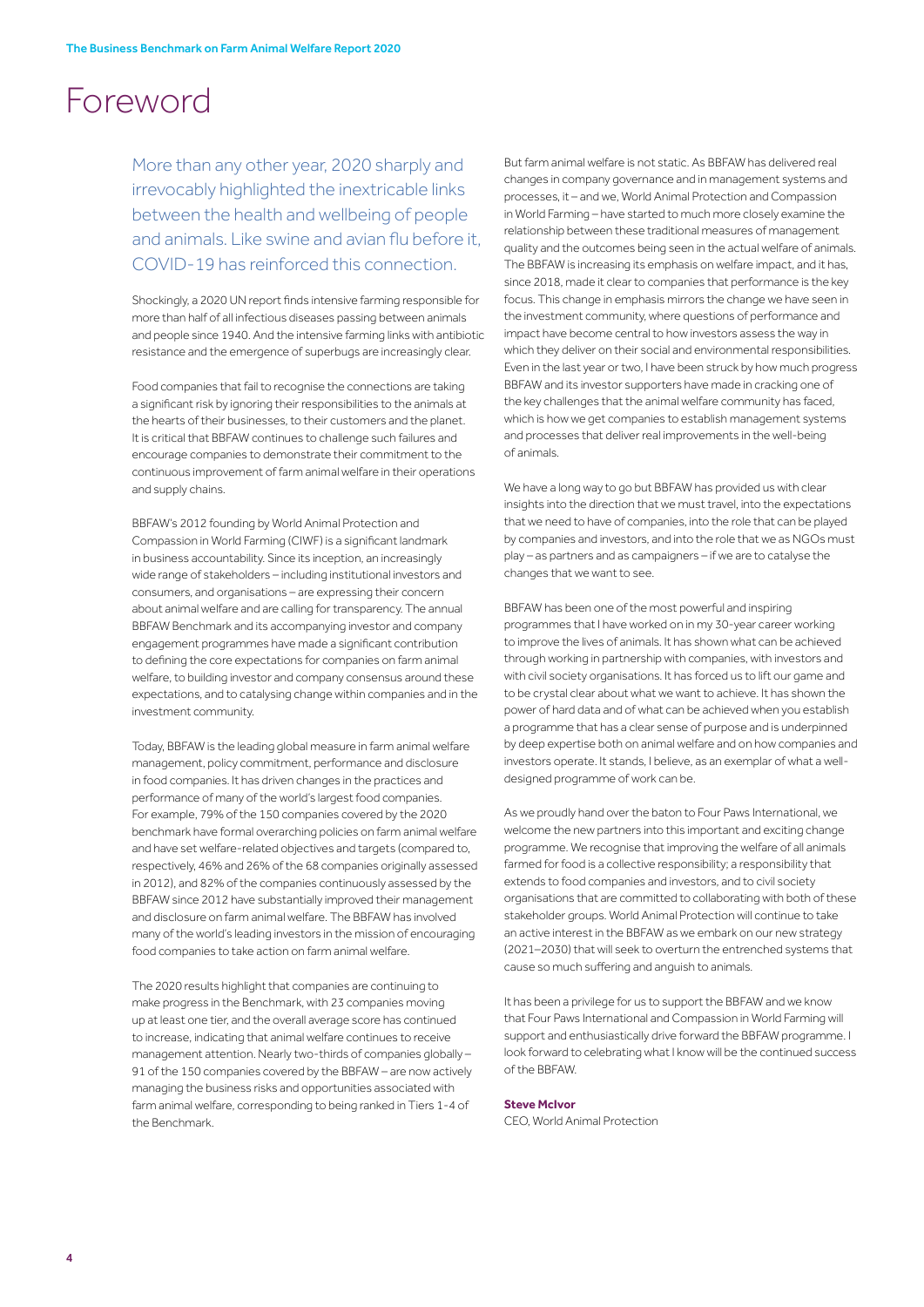## 1. The 2020 Benchmark Highlights

This is the ninth annual edition of the Business Benchmark on Farm Animal Welfare. It analyses the farm animal welfare policies, management systems, reporting and performance of 150 of the world's largest food companies, across 37 distinct, objective criteria. As such, it is the most authoritative and comprehensive global account of corporate practice on farm animal welfare.

In addition to the key findings and analysis presented within this report, this year, we have also presented the data via an interactive online BBFAW data dashboard. You can access the dashboard here www.bbfaw.com/benchmark/

## Overall Results

#### **1:** Companies continue to make progress in the Benchmark, showing farm animal welfare remains a business priority

In the 2020 Benchmark, 23 companies have moved up at least one tier and the overall average score has continued to increase, marginally, to 35% in 2020, from 34% in 2019, indicating that animal welfare has continued to receive sustained management attention. The incremental changes we are seeing this year are notable given the tightening of the benchmark methodology and assessment approach in 2020. They are also encouraging against a difficult backdrop of the COVID-19 pandemic, although we anticipate its effect on corporate reporting of farm animal welfare have yet to be fully realised.

#### **2:** Progress continues but welfare 'impact' remains under-reported

Nearly two-thirds of companies globally, 91 of the 150 companies in the BBFAW, are now actively managing the business risks and opportunities associated with farm animal welfare, corresponding to being ranked in Tiers 1-4 of the Benchmark.

Whilst this is broadly similar to 2019, we have for the first time used an 'Impact Rating' to assess whether company efforts in managing farm animal welfare are actually translating into improved welfare impacts for animals. Poor performance in the baseline 2020 Impact Ratings shows that welfare impact remains under-reported. For example, whilst 61% of companies report on the proportion of laying hens free from cages, significantly fewer companies report on the proportion of laying hens free from routine beak trimming, or the proportion of pigs free from sow stalls or tail docking, or the proportion of dairy cattle free from tethering or routine tail docking. Companies are also failing to disclose what proportion of broiler chickens in their global supply chains is from slower growing breeds or is reared at lower stocking densities, or what proportion of animals in their global supply chains is pre-slaughter stunned or is transported in eight hours or less. Whilst 79% of companies have published formal improvement objectives for farm animal welfare (75% in 2019), there is a gap in companies' disclosure on how these commitments are leading to improved welfare performance on the ground.

#### **3:** Producers and manufacturers are outpacing retailers and wholesalers, and restaurants and bars on farm animal welfare management and reporting

For the first time, food producers and manufacturers are the highest scoring sub-sector with the overall average score for food producers and manufacturers increasing from 35% to 38% compared to scores of 36% for retailers and wholesalers, and 31% for restaurants and bars.

Thirteen companies in the producers and manufacturers sub-sector improved their score by at least one tier between 2019 and 2020, compared to nine retailer and wholesaler companies, and just one company in the restaurants and bars sub-sector.

Food producers are also now the most represented sub-sector in Tiers 1 and 2 of the Benchmark, with twelve companies – Barilla, Cargill, Cranswick, Danish Crown, Groupe Danone, Fonterra, Hilton Food Group, Marfrig, Nestlé, Noble Foods, Premier Foods and Unilever – showing leadership on farm animal welfare. These companies represent all geographic regions (Asia Pacific, Europe, Latin America, North America and UK) covered by the Benchmark.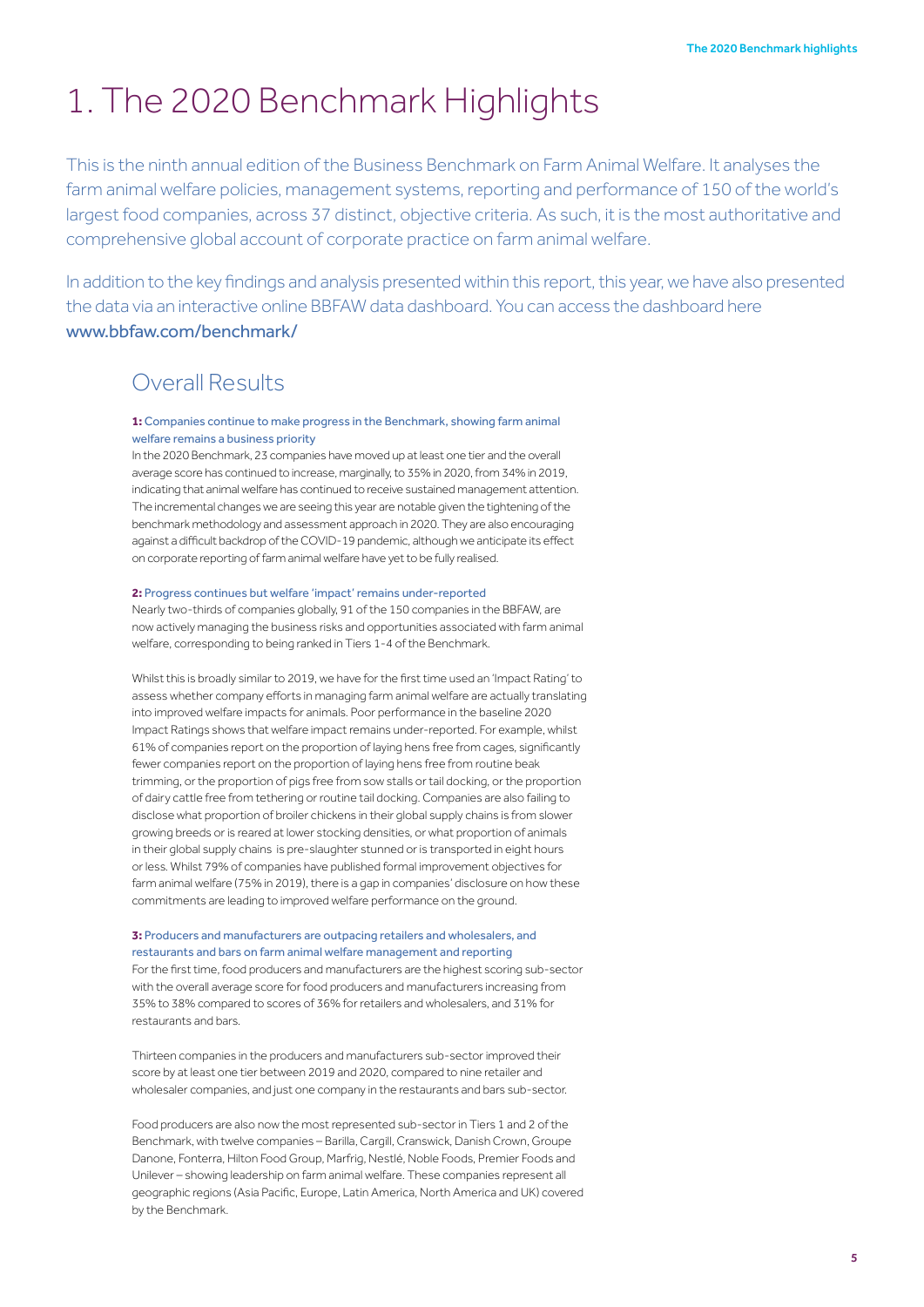The marked improvement by producers and manufacturers in 2020 has revealed a significant gap between sub-sectors. Whilst the overall average score for the other two sub-sectors has remained broadly static (36% for retailers and wholesalers and 31% for restaurants and bars versus 35% and 32% in 2019 respectively), food producers and manufacturers are outperforming the companies that they supply.

#### **4:** Momentum is building for food producers in Latin America and Asia Pacific: regions that include some of the biggest names in global meat production

Our analysis of companies by geographic region reveals noteworthy changes in the overall average score for producer companies in Latin America, whose overall average score rose from 29% in 2019 to 40% in 2020. Most improvements were seen in in the scoring of companies (including Agro Super, BRF, Marfrig Global Foods and Minerva Foods) in the Management and Commitment and the Governance and Management sections of the Benchmark, indicating that producers in this region are providing more clarity on their management commitments and policies and are also describing their governance systems and processes for effectively implementing their commitments.

Notable increases in average scores were also seen in Asia Pacific, where producers in that region saw their year-on-year scores improve from 21% to 27% in the Management Commitment section and from 14% to 18% in the Governance and Management section. However, it is worth noting that this rise is from a very low base, and the average overall score for these companies increased from 12% to 16% in 2020.

## Company Rankings and Performance

As in previous Benchmarks, we have grouped the assessed companies into one of six tiers, based on their overall percentage scores, as indicated in Table 1.1. Figure 1.1 presents a composite picture of company scores.

#### **Table 1.1: BBFAW Tiers**

| Tier |                                                                                                                                                     | <b>Percentage Score</b> |
|------|-----------------------------------------------------------------------------------------------------------------------------------------------------|-------------------------|
|      | 1. The company has taken a leadership position on farm<br>animal welfare                                                                            | $>80\%$                 |
|      | 2. The company has made farm animal welfare an integral part<br>of its business strategy                                                            | $62 - 80%$              |
|      | 3. The company has an established approach to a farm animal<br>welfare but has more work to do to ensure it is effectively<br>implemented           | $44 - 61%$              |
|      | 4. The company is making progress on implementing its<br>policies and commitments on farm animal welfare                                            | $27 - 43%$              |
|      | 5. The company has identified farm animal welfare as a<br>business issue but provides limited evidence that it is<br>managing the issue effectively | $11 - 26%$              |
|      | 6. The company provides limited if any evidence that it<br>recognises farm animal welfare as a business issue                                       | < 11%                   |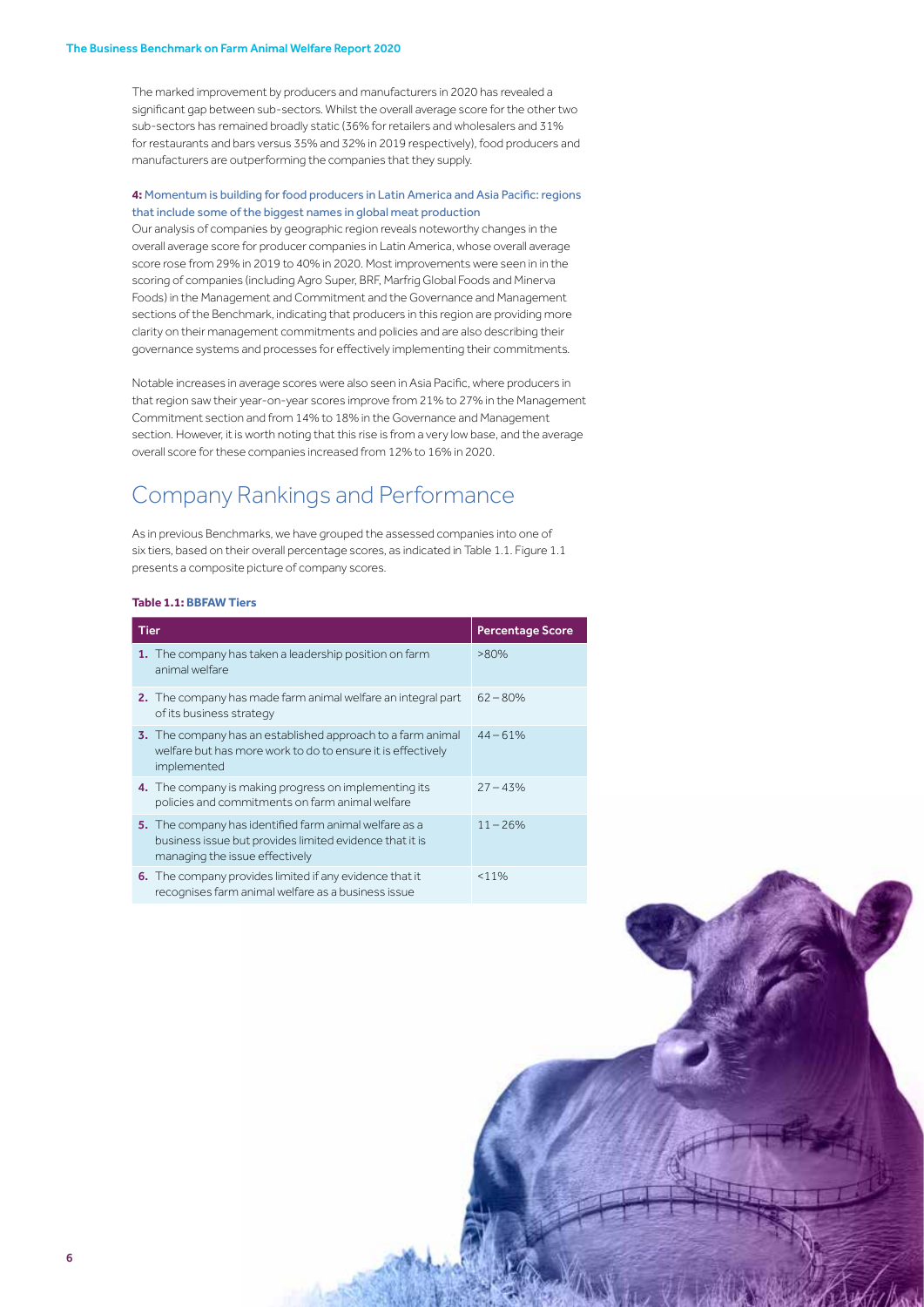#### **Figure 1.1: Company Rankings**

| Tier <sub>1</sub>             |                                                              |                                                            |                                                          |                                                        |                                                       |
|-------------------------------|--------------------------------------------------------------|------------------------------------------------------------|----------------------------------------------------------|--------------------------------------------------------|-------------------------------------------------------|
| Leadership                    | Tier <sub>2</sub><br><b>Integral to</b><br>business strategy | Tier 3<br><b>Established but</b><br>work to be done        | Tier <sub>4</sub><br><b>Making</b><br>progress on        | Tier <sub>5</sub>                                      |                                                       |
| $\overline{4}$<br>- Cranswick | 19                                                           |                                                            | implementation                                           | On the business<br>agenda but limited<br>evidence of   | Tier 6<br>No evidence<br>on the                       |
| - Marks & Spencer             | ▲ Barilla                                                    | 37                                                         |                                                          | implementation                                         | business agenda                                       |
| Noble Foods                   | - Cargill                                                    | - 2 Sisters Food Group                                     | 31                                                       |                                                        |                                                       |
| - Waitrose                    | ▼ Coop Group                                                 | - ALDI Nord                                                | - Agro Super                                             | 34                                                     |                                                       |
|                               | (Switzerland)                                                | ▼ ALDI Süd                                                 | Ahold Delhaize                                           | Albertsons                                             | 25                                                    |
|                               | - Co-op UK<br>- Danish Crown<br>$\triangle$ Fonterra         | Arla Foods<br>▲ Auchan Holding<br>$-$ BRF                  | $\blacktriangledown$ Aramark<br>Associated British Foods | Amazon/Whole Foods<br>Market                           | - Aeon Group<br>- Autogrill                           |
|                               | - Greggs<br>Groupe Danone                                    | ▲ Carrefour<br>$\equiv$ Casino                             | - Campbell Soup<br>Company<br>- Camst                    | $\triangle$ Bimbo<br>▲ BJ's Wholesale Club<br>Holdings | - Bloomin' Brands<br>- C&S Wholesale                  |
|                               | - Hilton Food Group<br>- J Sainsbury                         | ▲ Charoen Pokphand<br>Foods                                | - Colruyt<br>- Coop Italia                               | - Chick-fil-A<br><b>—</b> ConAgra                      | - Cencosud<br>- China Resources<br>Vanguard           |
|                               | ▲ Marfrig Global Foods<br>- Mitchells & Butlers              | - Cheesecake Factory (The)<br>▼ Chipotle Mexican Grill     | ▲ Cooperativa Centrale<br>Aurora Alimentos               | ▲ Cooke Seafood<br>- Cracker Barrel                    | - China Yurun Group<br>Limited                        |
|                               | • Nestlé<br>- Premier Foods<br>- Tesco                       | - Coles Group<br>- Compass Group<br>- Domino's Pizza Group | - Coopérative U<br>Enseigne<br>- Cooperl Arc Atlantique  | - Dunkin' Brands<br>• Dairy Farmers of<br>America      | - Chuying Agro-Pastoral<br>Group<br>▼ CKE Restaurants |
|                               | ▲ Unilever                                                   | - Elior Group                                              | $\equiv$ Costco                                          | E.Leclerc                                              | $\equiv$ CNHLS                                        |
|                               | - Whitbread<br>- Wm Morrison                                 | Hormel Foods<br>Corporation                                | $=$ Cremonini<br>- Darden Restaurants                    | - Empire Company/<br>Sobey's                           | Conad Consorzio<br>Nazionale                          |
|                               | Moolworths Group                                             | KEA (Inter IKEA Group)                                     | - Edeka Group                                            | $\blacktriangledown$ General Mills Inc                 | Couche-Tard                                           |
|                               |                                                              | $\equiv$ JBS                                               | - Ferrero                                                | - Groupe Lactalis                                      | - Dico's/Ting Hsin<br><b>International Group</b>      |
|                               |                                                              | - JD Wetherspoon                                           | - Gruppo Veronesi                                        | - H E Butt Company<br>- Hershey Co                     | - Gategroup Holding                                   |
|                               |                                                              | ▲ Jeronimo Martins<br>$\triangle$ KraftHeinz               | ▼ ICA Gruppen<br>- Kroger Company (The)                  | - Inspire Brands                                       | -Habib's                                              |
|                               |                                                              | - LDC Groupe                                               | ▼ Metro AG                                               | - JAB Holding Company                                  | - Industrias Bachoco                                  |
|                               |                                                              | - Les Mousquetaires                                        | • OSI Group                                              | - Kerry Group                                          | - Lianhua Supermarket                                 |
|                               |                                                              | Lidl Stiftung & Co                                         | ▲ Papa John's Pizza                                      | - Loblaw Companies                                     | Holdings Co                                           |
|                               |                                                              | - Maple Leaf Foods                                         | - Plukon Food Group                                      | Limited                                                | • Maruha Nichiro<br>- Müller Group                    |
|                               |                                                              | - McDonald's Corporation                                   | Restaurant Brands                                        | $\triangle$ Mars<br>▲ Meiji Holdings                   | - New Hope Liuhe Co                                   |
|                               |                                                              | ▼ Migros                                                   | International<br>$=$ Saputo                              | - Mercadona                                            | - Nippon Ham                                          |
|                               |                                                              | Minerva Foods                                              | Sysco Corporation                                        | - Mondelez International                               | Seven & i Holdings                                    |
|                               |                                                              | - Mowi                                                     | ▼ Terrena Group                                          | ▼ Publix Super Markets                                 | - Wens Foodstuff Group                                |
|                               |                                                              | ▼ Perdue Farms<br>REWE Group                               | - Tönnies Group                                          | Sanderson Farms                                        | - Yonghui Superstores Co                              |
|                               |                                                              | $=$ Royal                                                  | - Walmart Inc/Asda                                       | - Seaboard Corp                                        | - Zhongpin                                            |
|                               |                                                              | FrieslandCampina                                           | - Wendy's Company                                        | ▼ SSP Group                                            |                                                       |
| <b>Key</b>                    |                                                              | ▲ Schwarz<br>Unternehmens                                  | - WH Group                                               | Starbucks<br>▼ Subway/Doctor's                         |                                                       |

- 2020
- ▲ Up at least 1 tier
- ▼ Down at least 1 tier
- $\blacksquare$  Non-mover
- New company

Tyson Foods

Vion Food Group

Treuhand/Kaufland

Yum! Brands

Sodexo

- Subway/Doctor's Associates
- Target Corporation
- Umoe Gruppen
- **v** UNFI
- ▲ US Foods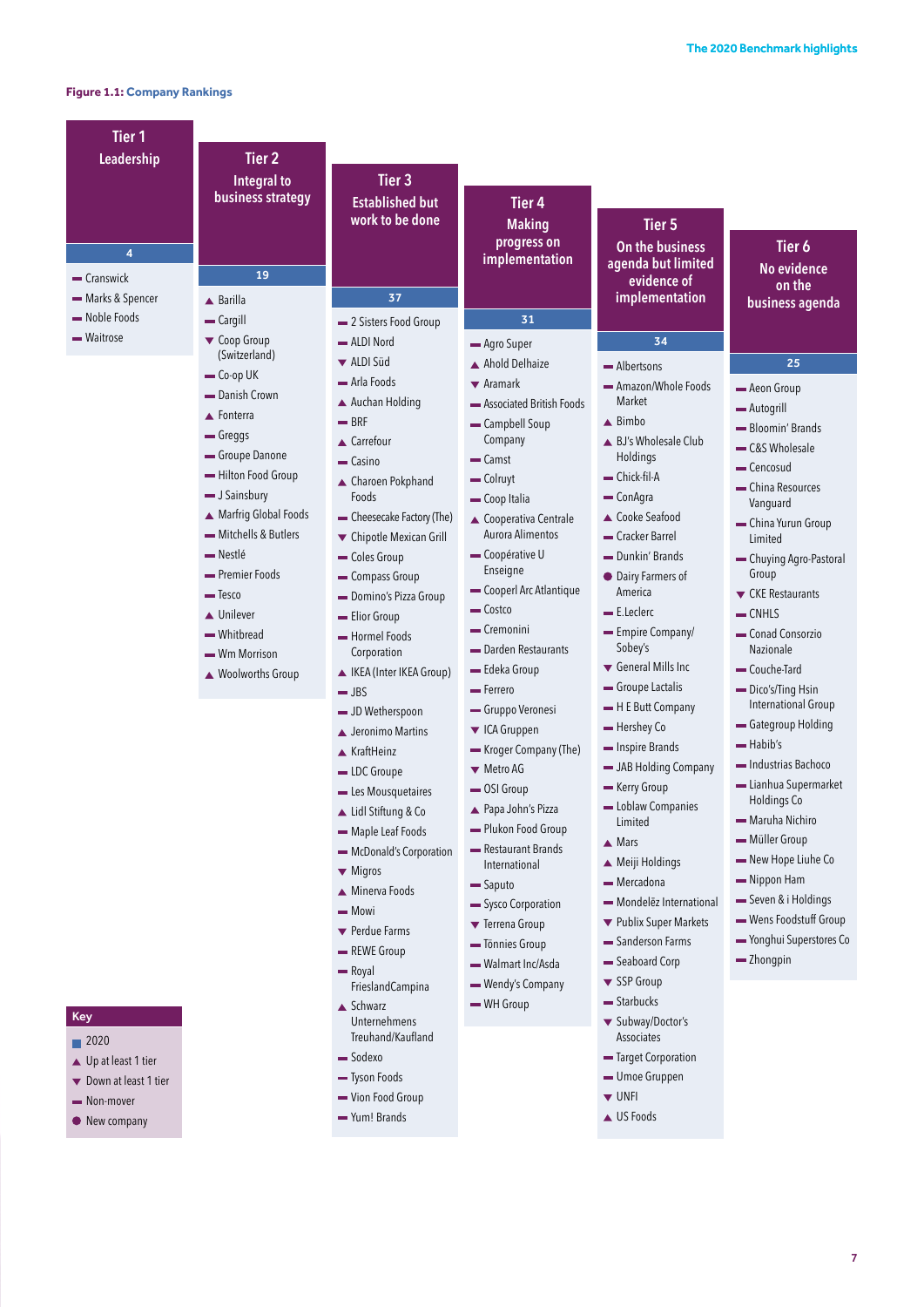In the 2020 Benchmark, the overall average score achieved has increased marginally to 35%, from 34% in 2019. The small increase in the overall average score reflects the improvements made by companies, particularly producers and manufacturers, and the 23 companies (see Table 1.2) who moved up at least one tier, balanced with the changes introduced to strengthen the methodology this year. The scores achieved in the 2020 Benchmark have been adversely affected by the addition of four new questions, introduced in 2019 and scored for the first time in 2020, as well as a further slight adjustment to the weighting of the 10 performance impact questions. If we were to exclude the 2020 methodological changes, then the overall average score would have been 37%, which is comparable to the progress seen in the Benchmark in the last two years.

#### **Box 1.1**

#### Changes to the 2020 Benchmark Methodology

This year, we marginally adjusted the weighting of the performance question scores to place greater emphasis on welfare impacts.<sup>1</sup> This means that the 10 questions relating to welfare impact now account for 60% of the weighting of the Performance Reporting and Impact section (from 56% in 2019). In addition, the scores from four new questions introduced in 2019<sup>2</sup> were included in the 2020 Benchmark for the first time, and the scoring of one further question was modified.3 These changes resulted in 11 companies being ranked one tier lower than they would otherwise have ranked and a decrease of 1.2% in the overall average score for all companies.

With 23 companies now appearing in Tiers 1 and 2 (22 in 2019), it is encouraging to see that the companies who have made farm animal welfare integral to their business strategy and who are demonstrating leadership on farm animal welfare represent all three subsectors (retailers and wholesalers, producers and manufacturers, and restaurants and bars) and all geographic regions (Asia Pacific, Europe, Latin America, North America and UK) covered by the Benchmark. A further 70 companies are making progress on implementing their policies and commitments on farm animal welfare (corresponding to Tiers 3 and 4). Overall, this shows that almost two-thirds of companies are actively managing the business risks and opportunities associated with farm animal welfare.

As well as the 23 companies that have moved up at least one tier (as shown in Table 1.2), 15 companies have moved down at least one tier (see Table 1.3). The number of companies moving down is higher than we have seen in previous years. Our analysis of the scoring indicates that 11 of the 15 companies moved down a tier as a result of the changes to the 2020 methodology. A further explanation for this could be the disruption caused by the COVID-19 pandemic, particularly for the restaurants and bars sector, which has led to some companies failing to update their reporting.

empanies have

companies have improved by at least one tier between 2019 and 2020

| <b>Retailers &amp; Wholesalers</b> | <b>Producers &amp; Manufacturers</b> | <b>Restaurants &amp; Bars</b> |
|------------------------------------|--------------------------------------|-------------------------------|
| Ahold Delhaize                     | Barilla                              | Papa John's Pizza             |
| Auchan Holding                     | <b>Bimbo</b>                         |                               |
| BJ's Wholesale Club Holdings       | Charoen Pokphand Foods               |                               |
| Carrefour SA                       | Cooke Seafood Inc                    |                               |
| IKEA (Inter IKEA Group)            | Cooperativa Centrale Aurora          |                               |
| Jeronimo Martins                   | Alimentos                            |                               |
| Lidl Stiftung & Co KG              | Fonterra                             |                               |
| Schwarz Unternehmens Treuhand      | KraftHeinz                           |                               |
| KG/Kaufland                        | Marfrig Global (risen by two tiers)  |                               |
| <b>Woolworths Group</b>            | Mars Inc                             |                               |
|                                    | Meiji Holdings                       |                               |
|                                    | Minerva Foods (risen by two tiers)   |                               |
|                                    | Unilever NV                          |                               |
|                                    | US Foods                             |                               |

#### Table 1.2: Companies Improving by at Least One Tier between 2019 and 2020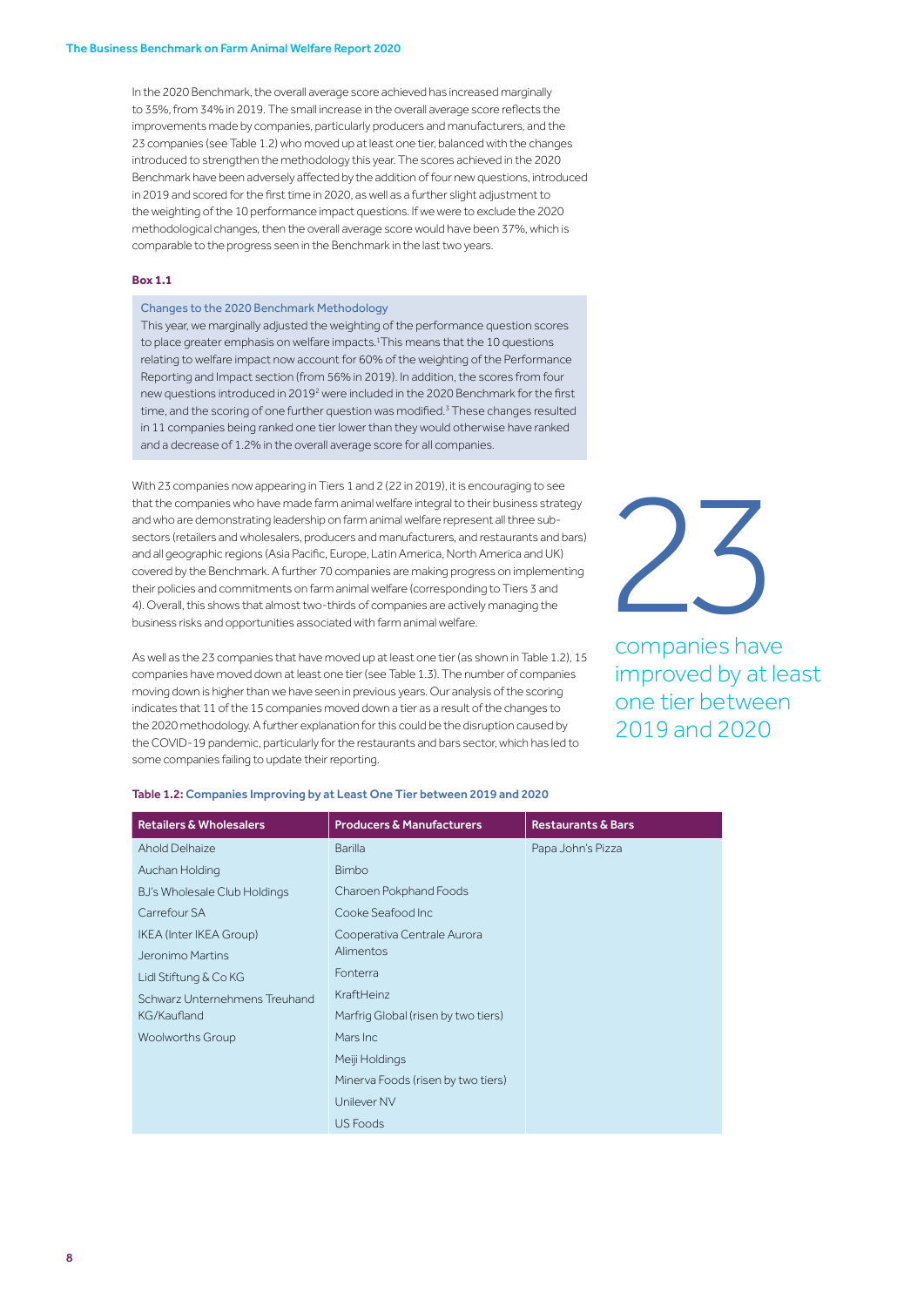#### Table 1.3: Companies Falling by at Least One Tier between 2019 and 2020

| <b>Retailers &amp; Wholesalers</b> | <b>Producers &amp; Manufacturers</b> | <b>Restaurants &amp; Bars</b>  |
|------------------------------------|--------------------------------------|--------------------------------|
| ALDI Süd                           | General Mills Inc.                   | Aramark Corporation            |
| Coop Group (Switzerland)/Coop      | Perdue Farms                         | Chipotle Mexican Grill         |
| Genossenschaft                     | Terrena Group                        | <b>CKF Restaurants</b>         |
| ICA Gruppen AB                     |                                      | <b>SSP</b> Group               |
| Metro AG                           |                                      | Subway/Doctor's Associates Inc |
| Migros (fallen by two tiers)       |                                      |                                |
| Publix Super Markets Inc           |                                      |                                |
| UNFI                               |                                      |                                |

Fifty-nine of the 150 companies appear in Tiers 5 and 6, indicating that these companies provide little or no information on their approach to farm animal welfare. Across these tiers, 28 companies (19%) still do not publish a farm animal welfare policy, highlighting that there is significant work to be done before the business risks associated with farm animal welfare are considered to be effectively managed by the food industry globally. Notably, there are 10 companies in Tiers 5 and 6 that have been continually assessed as part of the BBFAW since 2012, yet these companies significantly lag their industry peers in demonstrating their commitment to farm animal welfare. The companies are Autogrill, Gategroup, Groupe Lactalis, Mars, Mercadona, Müller Group, Subway, SSP Group, Starbucks and Umoe Gruppen.

Our analysis of the changes in company tier rankings between 2012 and 2020 (see Table 1.4) highlights the progress made by the 57 food companies that have been continuously assessed by the Benchmark since 2012. Acknowledging that some companies have moved up and down tiers since 2012, Table 1.4 provides the net impact of these movements across tiers. In total, 47 (82%) have moved up at least one tier since 2012 and, of these, 15 (26%) have moved up one tier, 21 (37%) have moved up two tiers and 11 (19%) moved up three tiers. These improvements are even more striking given the tightening of the Benchmark criteria and the increased emphasis on performance reporting and impact over time.

#### Down 1 Tier  $\vert$  No Tier change  $\vert$  Up 1 Tier  $\vert$  Up 2 Tiers  $\vert$  Up 3 Tiers Subway/Doctor's Associates Inc Autogrill Co-op (UK) Gategroup Holding Groupe Lactalis ICA Gruppen McDonald's Corporation Müller Group **Starbucks** Unilever Arla Foods Coop Group (Switzerland) Compass Group J Sainsbury Mars Mercadona Metro AG Noble Foods\* Royal FrieslandCampina SSP Group Terrena Group Tyson Foods Umoe Gruppen Vion Food Group Wm Morrison 2 Sisters Food Group ALDI Süd Aramark Associated British Foods Camst Carrefour Cremonini Danish Crown Groupe Danone JD Wetherspoon Lidl Stiftung & Co Marfrig Global Foods Marks & Spencer\* Migros Mitchells & Butlers REWE Group Schwarz Unternehmens Treuhand KG/ Kaufland Tesco Walmart Inc/Asda Whitbread Yum! Brands Auchan Holding Barilla Cargill Casino Cranswick\* Elior Group Greggs Nestlé Premier Foods Sodexo Waitrose\* 1 9 15 21 11

#### Table 1.4: Tier changes 2012 – 2020 (trend companies)

\*Tier 1 company in 2020

Although we have previously reported 55 trend companies, the actual number is 57.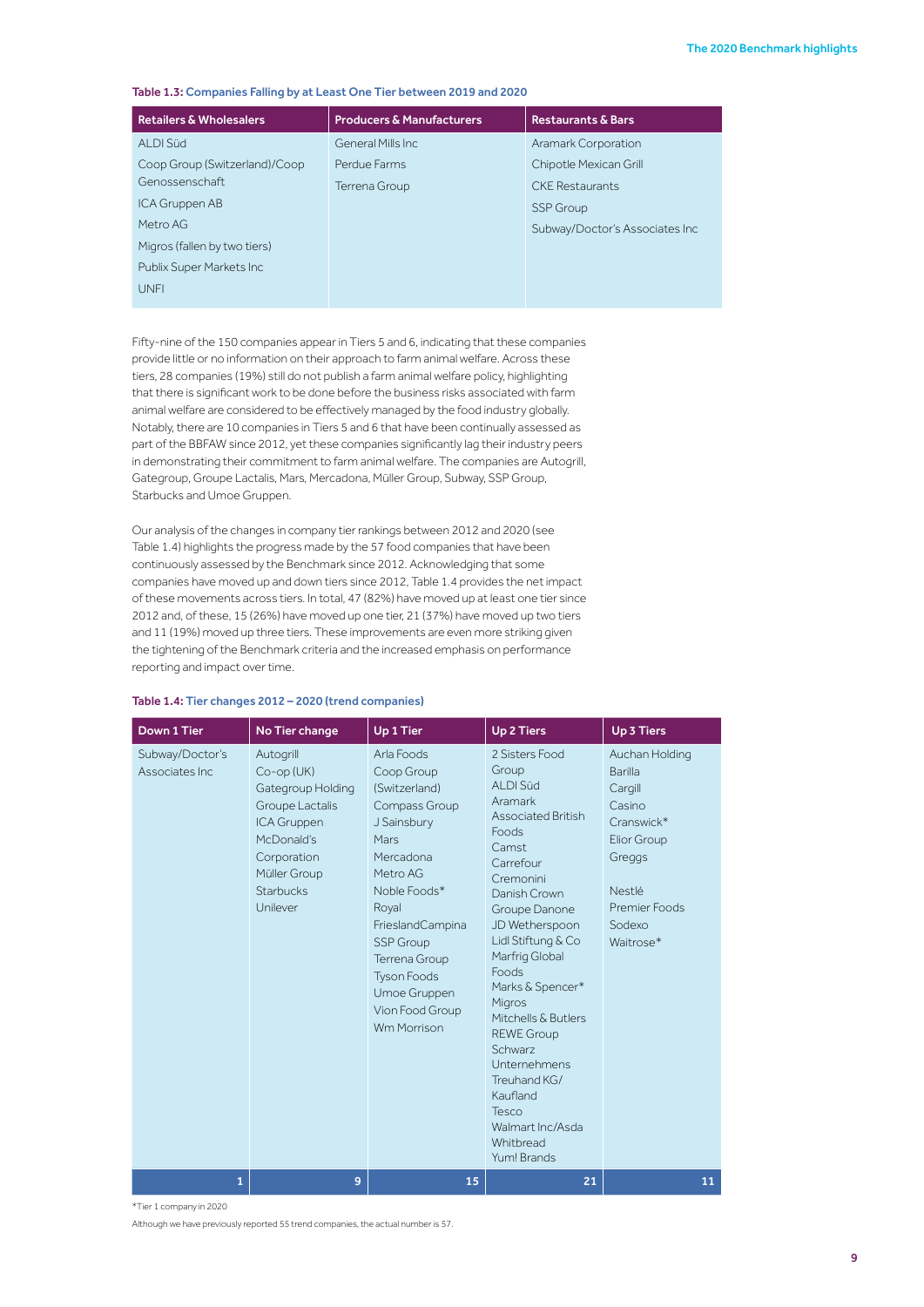## Sub-sector Comparison

The marked improvement by producers and manufacturers in 2020 has revealed a significant gap between sub-sectors. Whilst the overall average score for the retailers and wholesalers sub-sector improved marginally from 35% to 36%, and the score for the restaurants and bars reduced from 32% to 31%, the overall average score for the producer and manufacturer sub-sector increased from 35% to 38%. As highlighted in Box 1.2 below, this improvement in scoring has been bolstered by significantly improved scoring for producers in the Latin America and Asia-Pacific regions.

#### **Box 1.2**

#### Sub-sector Focus: Producers and Manufacturers

The food producer and manufacturer sub-sector has for the first time become the highest scoring sub-sector in the Benchmark, with the overall average score for this sub-sector increasing from 35% in 2019, to 38% in 2020.

Food producers are also now the most represented sub-sector in Tiers 1 and 2 of the Benchmark, with twelve companies showing leadership on farm animal welfare (compared to eight retailers and wholesalers and three restaurants and bars). These twelve producers and manufacturers - Barilla, Cargill, Cranswick, Danish Crown, Fonterra, Groupe Danone, Hilton Food Group, Marfrig, Nestlé, Noble Foods, Premier Foods and Unilever – include representatives of all geographic regions (Asia Pacific, Europe, Latin America, North America and UK) covered by the Benchmark.

Looking at the companies that moved up at least one tier in 2020, it is interesting to note that more than half of the producers and manufacturers moving up were companies that we included in the Benchmark for the first time in 2017. These included Bimbo, Charoen Pokphand Foods, Cooke Seafood Inc, Cooperativa Centrale Aurora Alimentos, Meiji Holdings, Minerva Foods and US Foods, a majority of which are located in the Latin America and Asia Pacific regions.

Our analysis of companies by geographic region reveals substantial changes in the overall average score for producer companies domiciled in Latin America, whose overall average score rose to 40% in 2020 (from 29% in 2019). Although this finding is based on the performance of just eight companies, these companies include some of the largest meat producers globally (Agro Super, Cooperativa Centrale Aurora Alimentos, Industrias Bachoco, BRF, JBS, Marfrig Global Foods and Minerva Foods). This means that producers in Latin America are now outperforming producers and manufacturers in North America whose overall average score was 35% (up from 33% in 2019). Most improvements for Latin American producers and manufacturers were seen in the scores in the Management and Commitment and the Governance and Management sections, indicating that producers and manufacturers in this region are providing more clarity on their management commitments and policies and are also describing the systems and processes in place for implementing them. Increases in average scores were also seen in Asia Pacific, where producers and manufacturers in that region saw their year-on-year scores improve from 21% to 27% in the Management Commitment section and from 14% to 18% in the Governance and Management section. Notwithstanding these improvements, producers and manufacturers in the Asia Pacific region still lag behind their peers in other regions with an overall average score of 16% (12% in 2019), compared to producers and manufacturers in Europe who achieved an average score of 44% (43% in 2019) and those in the UK who achieved an average score of 61% (57% in 2019).

Reflecting on the improvements seen in companies that have only been assessed by the Benchmark since 2017, we generally anticipate that it will take three to five years for companies to be reporting performance data that enables assessment of the effectiveness of their management systems and, over time, the impact of these systems in terms of improved welfare outcomes for animals. It is therefore encouraging to see that these recently introduced companies are engaging with the Benchmark and making significant improvements in their management and reporting.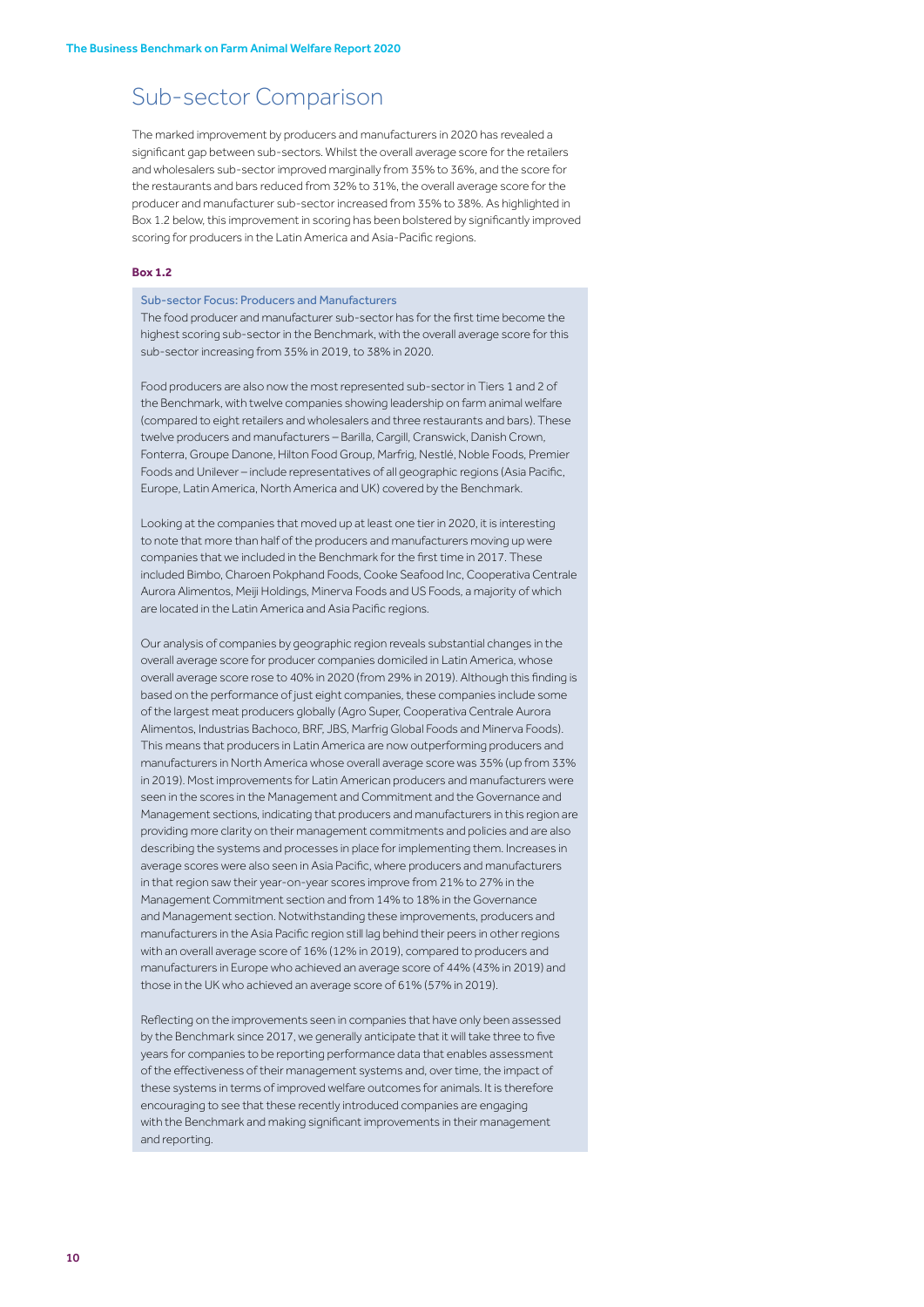## Global Perspective

UK domiciled companies, with an average score of 64%, continue to outperform companies in other geographies. The strongest overall performance came from UK companies across all sub-sectors. Despite a decline in the overall average scores in some sections, UK retailers and wholesalers, achieved the highest average scores for Governance and Management at 88% (up from 87%) and for Performance Reporting and Impact (55%, compared with 61% in 2019), while UK restaurants and bars achieved the highest average score for Management Commitment and Policy at 85% (compared with 91% in 2019). UK restaurants and bars achieved a lower overall average score of 57% (60% in 2019), suggesting that companies in this sub-sector have either not updated their performance data or have failed to clarify the scope of their reporting.

The second highest-scoring region remains Europe (excluding the UK), which achieved an average score of 40%. Here, food retailers and food producers achieved broadly the same overall average scores (42% and 44% respectively), but were significantly ahead of restaurants and bars, whose average score was just 26%.

Although other geographic regions continue to lag, this year the average overall score for Latin American companies, at 32%, has now overtaken North American companies, at 29%. Asia-Pacific was the only other geographic region to see a rise in average overall score in 2020, increasing from 12% to 16%. However, it is worth noting that this rise is from a very low base.

## Impact Rating

For the first time this year, we have analysed company scores using an 'Impact Rating' for the ten Performance Impact questions.4 Eight of these questions assess companies on species-specific performance for the most numerously sourced animals (excluding fish) worldwide (namely laying hens, broiler chickens, dairy cows and pigs) with a focus on key welfare issues for each of these species (covering close confinement, routine mutilations and fast-growth rate breeds) and two questions focus on cross-species performance on pre-slaughter stunning and long-distance live transportation. Companies are only assessed on questions that are relevant to the species in their supply chains. The baseline scores are presented in a six-tier rating, labelled A-F, using the percentage boundaries presented in Table 1.5.

Despite the BBFAW introducing performance impact questions in 2016, company reporting on welfare impact remains immature. The BBFAW recognises that performance disclosure is essential to driving improvements in the welfare of animals managed by companies and their supply chains but that this can only be achieved and sustained once companies have established effective internal and supply chain processes for managing and governing farm animal welfare. The Impact Rating has been introduced to provide an additional level of granularity to help investors gauge the effectiveness of companies' commitments to improving the lives of farms animals in their supply now and to help companies identify where they need to make significant improvements in the welfare of animals in their global supply chains.

| <b>Impact Rating</b> |                                                                                                                                                             | <b>Number of companies</b> |
|----------------------|-------------------------------------------------------------------------------------------------------------------------------------------------------------|----------------------------|
| $A > 80\%$           | These companies are declaring improved welfare impacts for a<br>reasonable proportion of farm animals in their operations and/or<br>supply chains.          | 0                          |
| B 62-80%             |                                                                                                                                                             | $\overline{A}$             |
| $C$ 44-61%           | These companies are declaring improved welfare impacts for at<br>least some farm animals in their operations and/or supply chains.                          | 3                          |
| D 27-43%             |                                                                                                                                                             | 10                         |
| E 11-26%             | These companies have yet to demonstrate that they are delivering<br>improved welfare impacts for farm animals in their operations and/<br>or supply chains. | 12                         |
| $F < 11\%$           |                                                                                                                                                             | 121                        |

#### Table 1.5 2020 Impact Ratings\*

\*Impact ratings are based on companies' scores for the 10 performance impact questions, namely Q28 to Q37.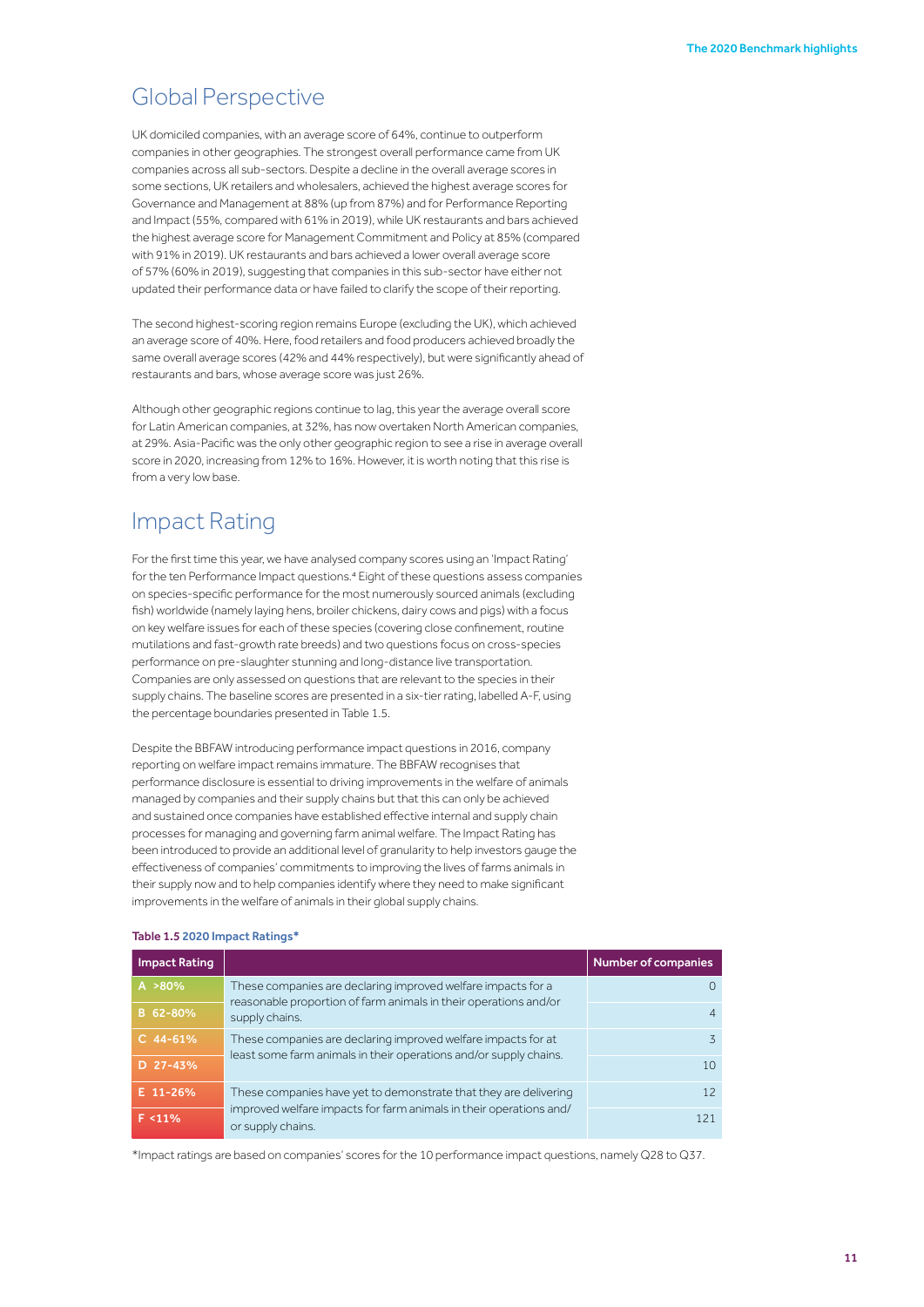The 2020 baseline Impact Ratings (see Table 1.5) show there are few companies achieving Impact Ratings A-E. Companies from across Tiers 2 to 6 achieved an Impact Rating of F (albeit only two companies from Tier 2), suggesting that whilst some companies score well on their management systems and governance of farm animal welfare, these strategies have yet to deliver improved welfare impacts. Indeed, 39 companies (26%) scored points on only one Performance Impact question, whilst 51 companies (34%) scored 0%.

Since 2012, the BBFAW has played an important role in defining expectations for and encouraging disclosure on management and governance processes for farm animal welfare, a majority of food sector companies have responded to meeting these expectations. The challenge now is for the BBFAW to encourage increased delivery of welfare impacts for animals in their global supply chains. The BBFAW Secretariat and its partners will work with companies to drive improvements in the monitoring and disclosure of their welfare impacts, and the BBFAW plans to publish individual Impact Ratings for all companies on an annual basis from the 2021 Benchmark.

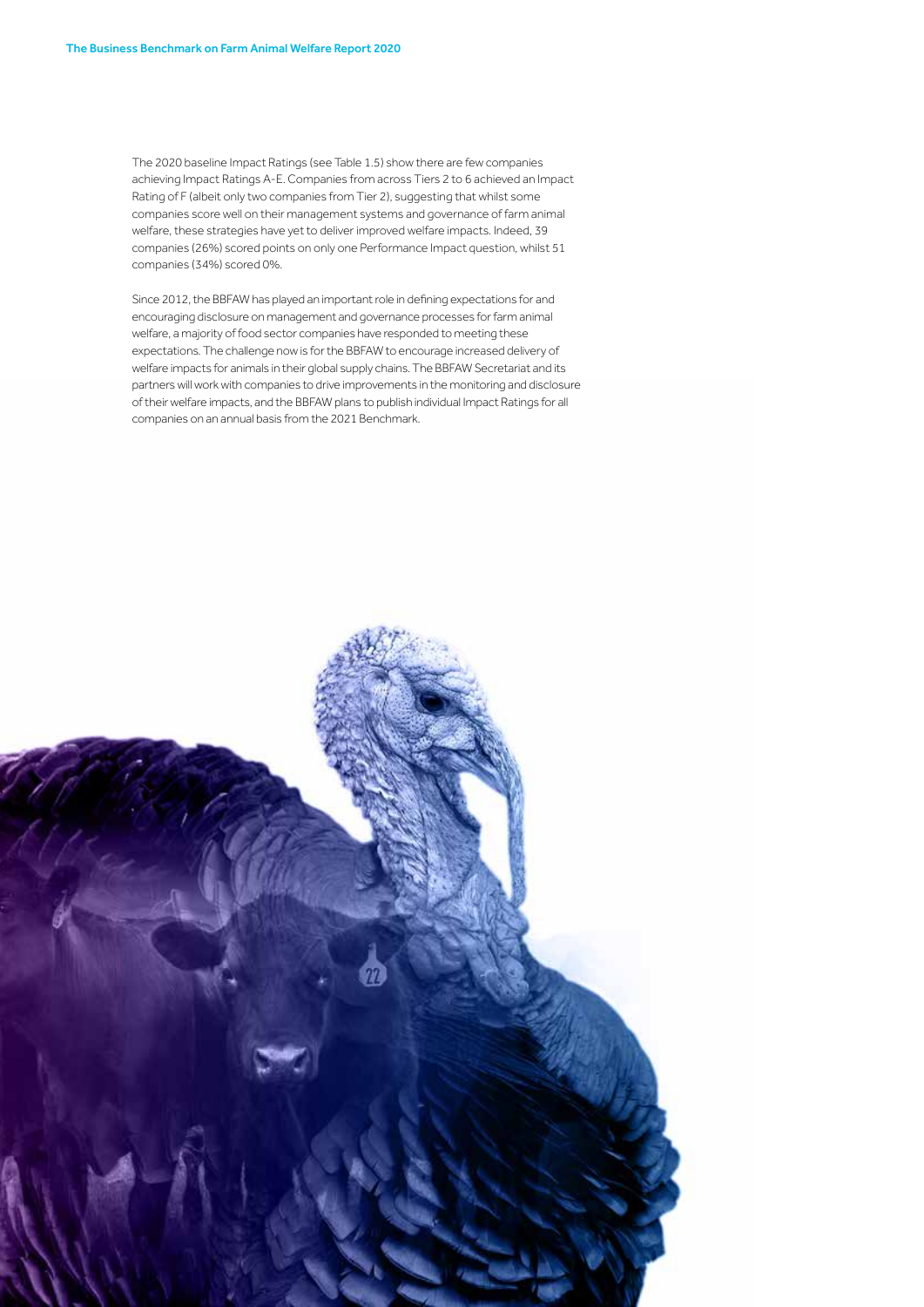## 2. The 2020 Benchmark Results in Detail

## Farm Animal Welfare Policies

One hundred and thirty-four (89%) of the 150 companies covered by the 2020 Benchmark now acknowledge farm animal welfare as a relevant business issue, and 119 companies (79%) have formal overarching policies on farm animal welfare. Nevertheless, 31 major food companies (21%) have still not published overarching policies on farm animal welfare, indicating that these companies have yet to formalise their management of farm animal welfare.

Two-thirds of farm animal welfare policies lack universal coverage with their scope being either poorly defined or limited to specified geographies, species and/or products (see Fig. 2.1). In practice, companies tend to prioritise those species and issues where they have the most significant impact, where they have the most influence and where there is the greatest level of public or consumer attention. Whilst 55% of policies apply to all species (54% in 2019), our view is that farmed fin fish continue to be frequently overlooked in companies' farm animal welfare or associated policies.

# major for in 5

major food companies does not have a farm animal welfare policy



#### Figure 2.1 Formal Animal Welfare Policies

Farmed fin fish continue to be overlooked in many companies' policies.

Figure 2.2 shows the proportion of companies with management commitments addressing the eight key welfare topics assessed in the Benchmark.<sup>5</sup> The top three welfare topics addressed by company commitments continue to be the avoidance of close confinement, the reduction or elimination of routine antibiotics and the avoidance of growth promoting substances, reflecting the attention these topics have received from the media and from NGO campaigns across multiple geographies.

This is the first year in which we have included the scores from a new policy question<sup>6</sup> relating to the provision of species-specific environmental enrichment, which reflects increasing recognition of the importance of providing animals with stimulating and complex environments that enable species-specific behaviours. Such enrichment can include, for example, brushes for dairy cows, manipulable materials such as straw for pigs, pecking and dustbathing substrates and perches for chickens. Despite the fact that this question was recently introduced, it is notable that commitments to provide species-specific environmental enrichment are already the fourth most numerous out of the key welfare topics addressed in the Benchmark. However, of the 55% of companies making commitments to provide species-specific environmental enrichment, only 58% of these commitments are clearly defined (54%) or universal (4%) in scope. Indeed, of all the key welfare topics assessed in the Benchmark, environmental enrichment has the lowest proportion of companies with defined commitments, suggesting that management approach to this issue is relatively immature and that there is a lack of understanding of this topic.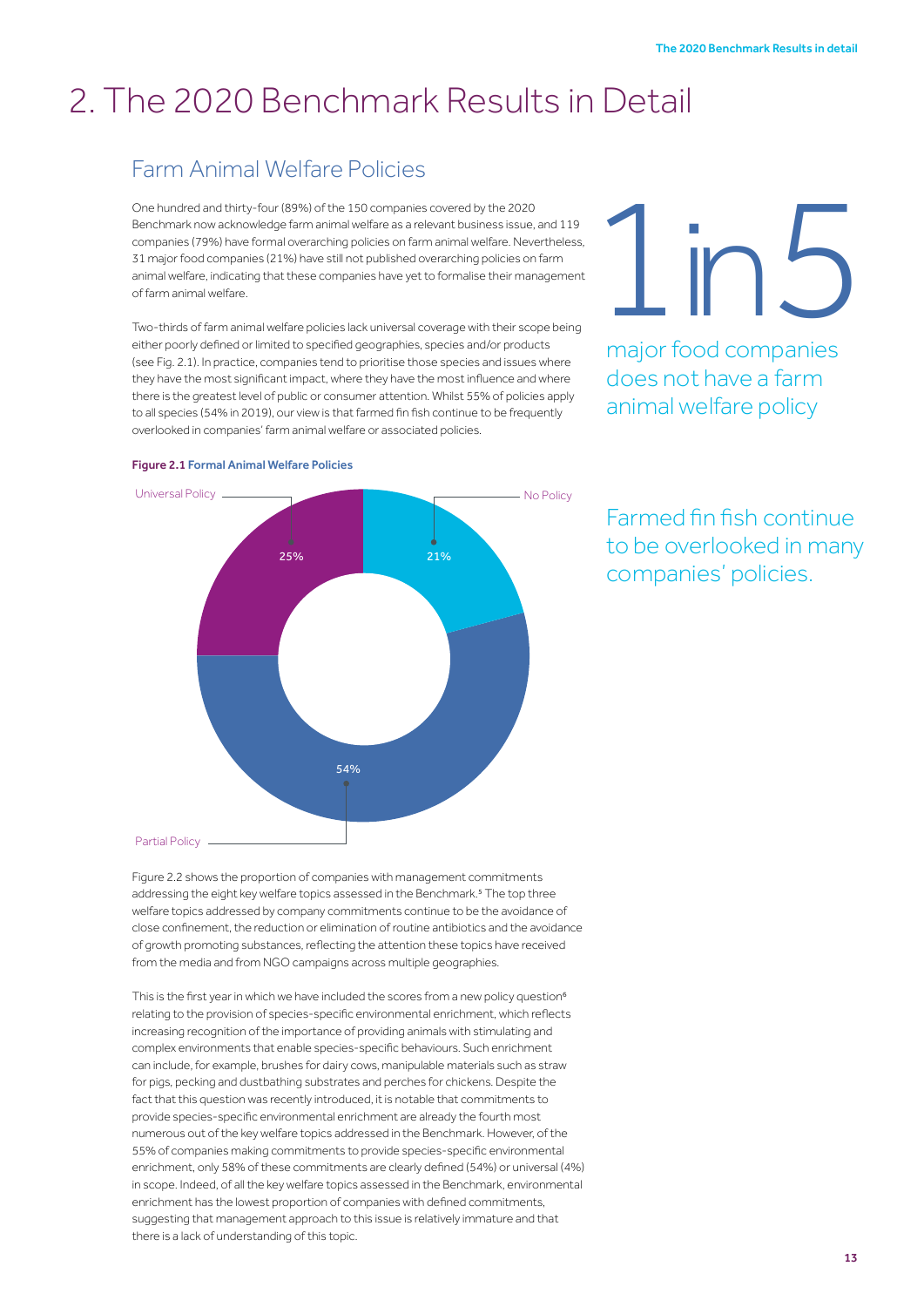#### The Business Benchmark on Farm Animal Welfare Report 2020

It continues to be the case that relatively few commitments are universal in scope. The key welfare topics with the greatest proportion of universal commitments are the avoidance of genetically-modified or cloned animals at (35%), the avoidance of animals that have not been stunned prior to slaughter (24%) and the avoidance of long-distance live transportation (24%), suggesting that these issues are better understood by companies and their supply chains.

#### Figure 2.2: Percentage of Companies with Specific Policies on Farm Animal Welfare Issues



Reported for the first time in \*2014, \*\*2019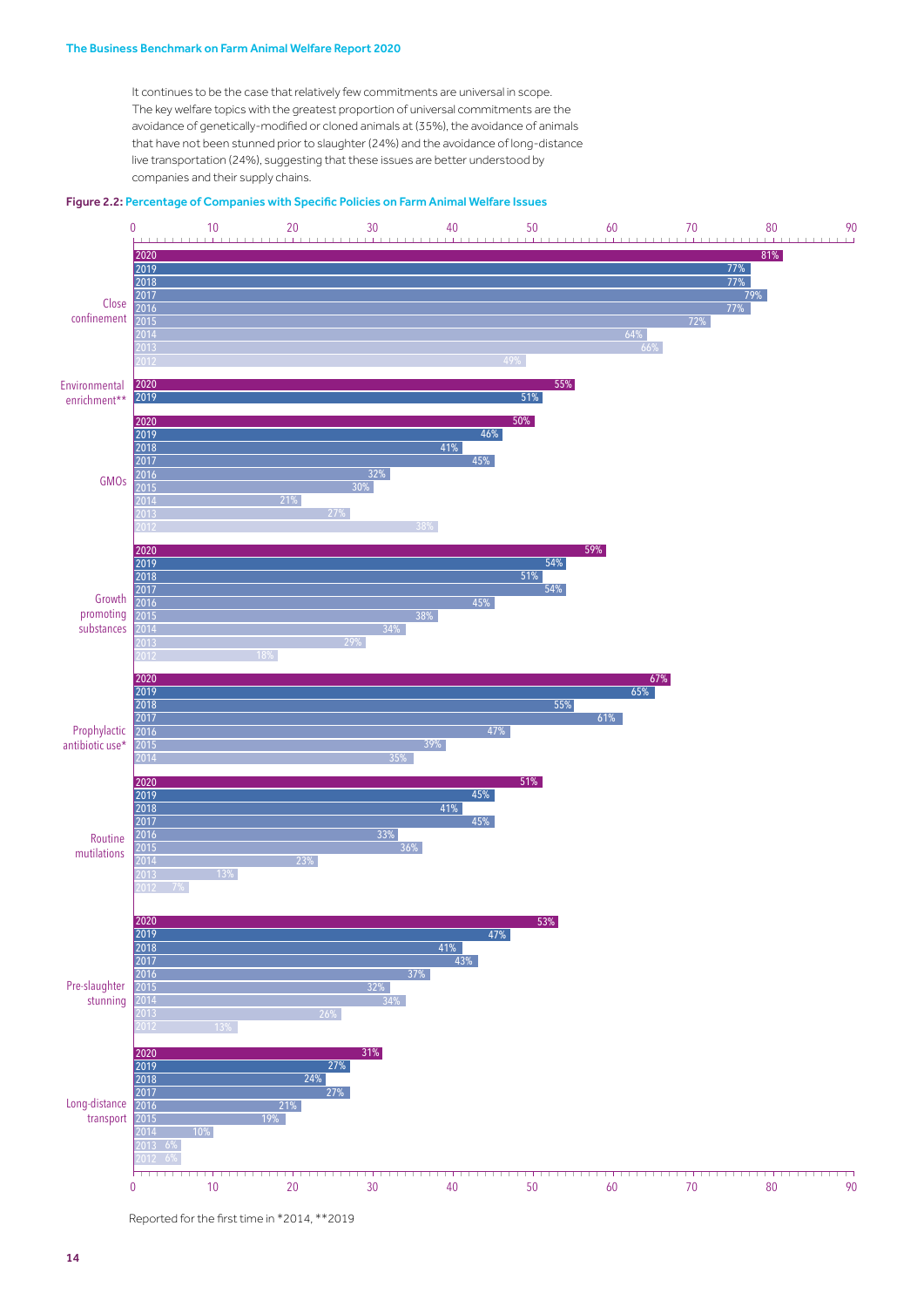## Governance and Management

We are seeing evidence of an increasing proportion of companies having established governance and management systems and processes for addressing the business risks associated with farm animal welfare in their supply chains, 51% of companies in 2020 having assigned senior management oversight of farm animal welfare and 79% having published formal objectives and targets for animal welfare. When compared with the first Benchmark in 2012, where just 22% of companies reported on senior management oversight of farm animal welfare and only 26% had published formal improvement objectives for farm animal welfare, it is clear to see the significant improvement that has been made in companies' governance of farm animal welfare.

We continue to see year-on-year improvements in the way in which companies are strengthening their internal processes for ensuring the effective implementation of company policies. For instance, 49% of companies now describe their provision of employee training on animal welfare (42% in 2019), and 55% describe the actions taken in the event of non-compliance with their farm animal welfare policies (42% in 2019). This is encouraging given that performance in these areas has historically lagged other Governance and Management criteria.

The scores achieved within the Governance and Management section of the Benchmark reveal differing approaches between the company sub-sectors. Whereas 66% of restaurants and bars report that they include farm animal welfare in supplier contracts, only 26% report they provide support and/or education to suppliers on farm animal welfare. This contrasts with producers and manufacturers, of which 48% include farm animal welfare in supplier contracts and 57% provide associated support and/or education to suppliers. The equivalent percentages for retailers and wholesalers are 54% and 46% respectively. This suggests that producers and manufacturers appear to be providing most support to their suppliers on implementing their farm animal welfare commitments.

#### Key findings:

- 63% of companies (59% in 2019) report some information on management responsibilities for farm animal welfare, at either or both senior and operational levels.
- 79% of companies (75% in 2019) have now set farm animal welfare-related objectives and targets
- 54% of companies (50% in 2019) report that they include farm animal welfare in supplier contracts.
- 67% of companies (63% in 2019) describe how they monitor and audit the implementation of their farm animal welfare policies.
- 49% of companies (43% in 2019) report on providing animal welfare training to their employees, and 55% (42% in 2019) report on having internal controls for managing non-compliance with their farm animal welfare policies.

### Innovation and Leadership

#### **Advancing Farm Animal Welfare in the Food Industry**

Companies have an important role to play in supporting research and development programmes to improve farm animal welfare, helping ensure that these are focused on delivering results that can drive welfare impacts for animals in food industry supply chains. Collective involvement of companies and other stakeholders, such as governmental and industry organisations, NGOs and academia, in industry initiatives aimed at improving farm animal welfare are another powerful driver of change. Initiatives focused on developing the right policy frameworks, incentives, knowledge and understanding across the industry are important to ensure that improved practices are adopted across the industry.

Forty percent of the 150 companies covered by the Benchmark now describe their involvement in research and development programmes and 48% report that they are involved in industry initiatives directed at improving farm animal welfare. These figures represent an increase on the proportions of companies reporting on these activities in the 2019 Benchmark (37% and 43% respectively).

# reglobal food **Whilst**

of global food companies have set farm animal welfarerelated objectives and targets, we have yet to see this reflected in improved welfare impact disclosure for animals across their operations and supply chains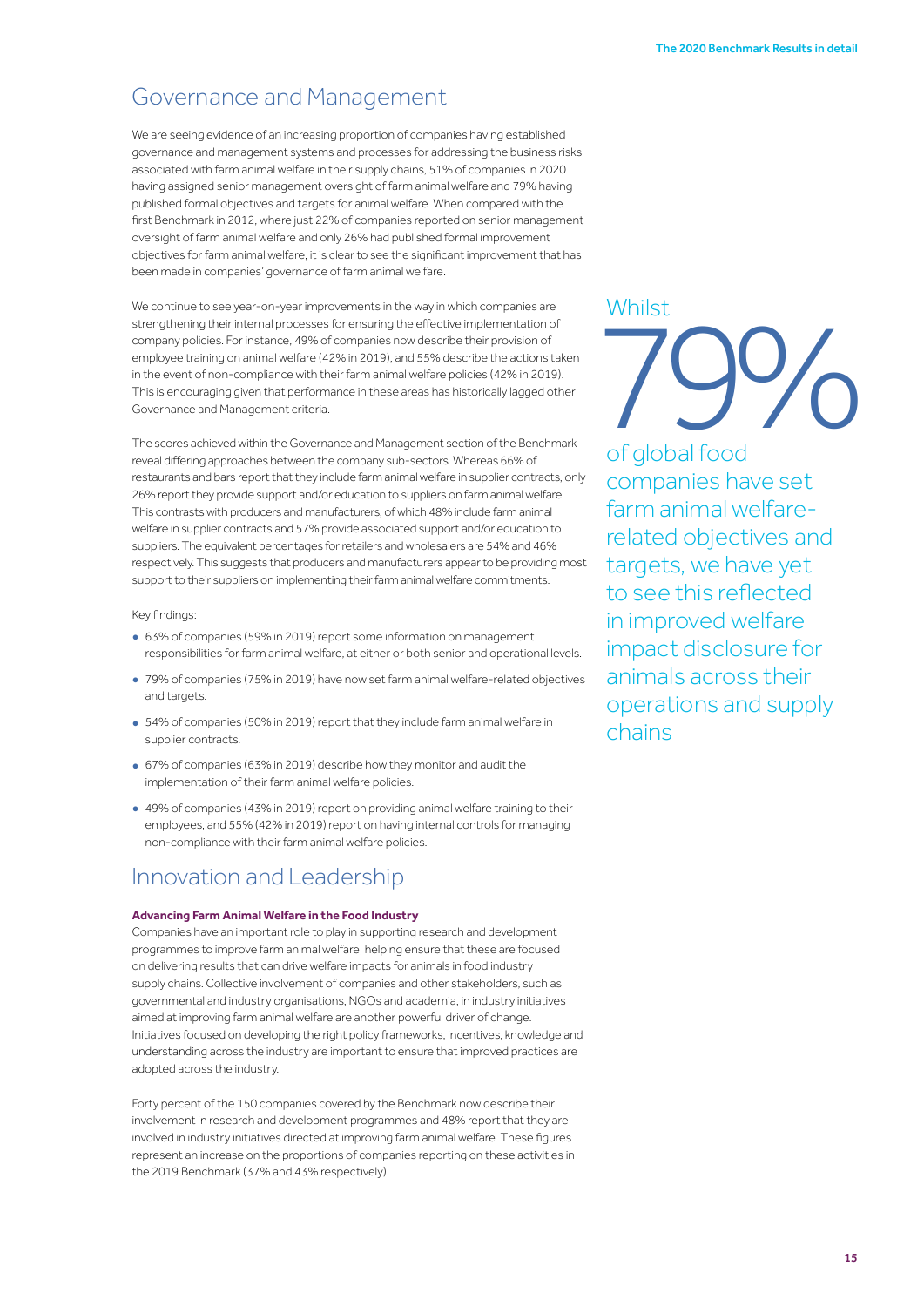Whereas average scores in the Innovation and Leadership section of the Benchmark have remained relatively unchanged for companies in Europe, North America and the UK, the scores have increased significantly for companies in Latin America, from 25% in 2019 to 43%, and Asia Pacific, from 14% to 24%. This improvement has been driven predominantly by more companies reporting their involvement in research and development and industry initiatives, indicating that companies in these regions are recognising that farm animal welfare is a collective issue.

## Consumer Engagement

A further key role for companies within the food industry is the promotion of higher farm animal welfare standards to customers (both business customers and consumers). Provision of information on farm animal welfare is important at all levels of the food supply chain if companies are to play a role in driving greater awareness, demand and support for higher welfare products.

Overall, the 2020 Benchmark data suggest that the proportion of companies promoting higher farm animal welfare to customers has remained unchanged. This is perhaps not surprising given the significant and persistent disruption of the COVID-19 pandemic on food companies globally. Seventy-nine (53%) of the 150 companies assessed were found to provide information to their customers on farm animal welfare in 2020. However, the proportion of producers and manufacturers providing evidence in this area has increased markedly since the previous Benchmark, suggesting that farm animal welfare is growing into a significant issue for these companies and their customers (see Box 2.1)

#### **Box 2.1**

#### Focus on the Producers and Manufacturers Sub-sector

Overall, and in line with the general trend we have seen elsewhere in the Benchmark, most progress is being seen by producers and manufacturers, whose average score for the Leadership and Innovation section increased from 45% in 2019 to 52% in 2020. In contrast, the average score for the other sub-sectors in this section increased slightly, from 48% to 49% for retailers and wholesalers, and from 17% to 18% for restaurants and bars.

We have seen notable rises in the proportion of producers and manufacturers reporting their involvement in innovation and leadership activities. Fifty-nine percent of producers and manufacturers now report involvement in industry initiatives directed at improving farm animal welfare, an increase from 46% in 2019, whereas reporting by the other sub-sectors on this issue has remained largely unchanged. In addition, the proportion of producers and manufacturers now providing evidence of promoting higher farm animal welfare standards to customers has also increased significantly, from 40% to 60%, compared to relatively unchanged performance on this issue in the other sub-sectors.

## Farm Animal Welfare Performance

Whilst companies are increasingly reporting animal welfare performance data, the average score achieved in the Performance Reporting and Impact section remains very low. With an average score of just 14% (11% in 2019), it is clear that company performance reporting is neither comprehensive (i.e. the scope of reporting is limited to specified geographies, species or products) nor clearly defined.

It is important to acknowledge the BBFAW's strict interpretation of the criteria for the questions relating to performance impact, which require companies to report a single figure reflecting their impact on the issue in question across 100% of their global supply chain (N.B. for retailers and wholesalers some of these questions apply to own-brand products only7). Many companies fail to provide sufficient detail in their reported performance data to accurately determine the proportion of animals in their global supply chains that is impacted. For example, companies may report data for a particular country or a particular product line, but they do not provide any context for these data. In the absence of any clarity on what these data represent as a proportion of global supply, we are unable to award companies more than minimal points.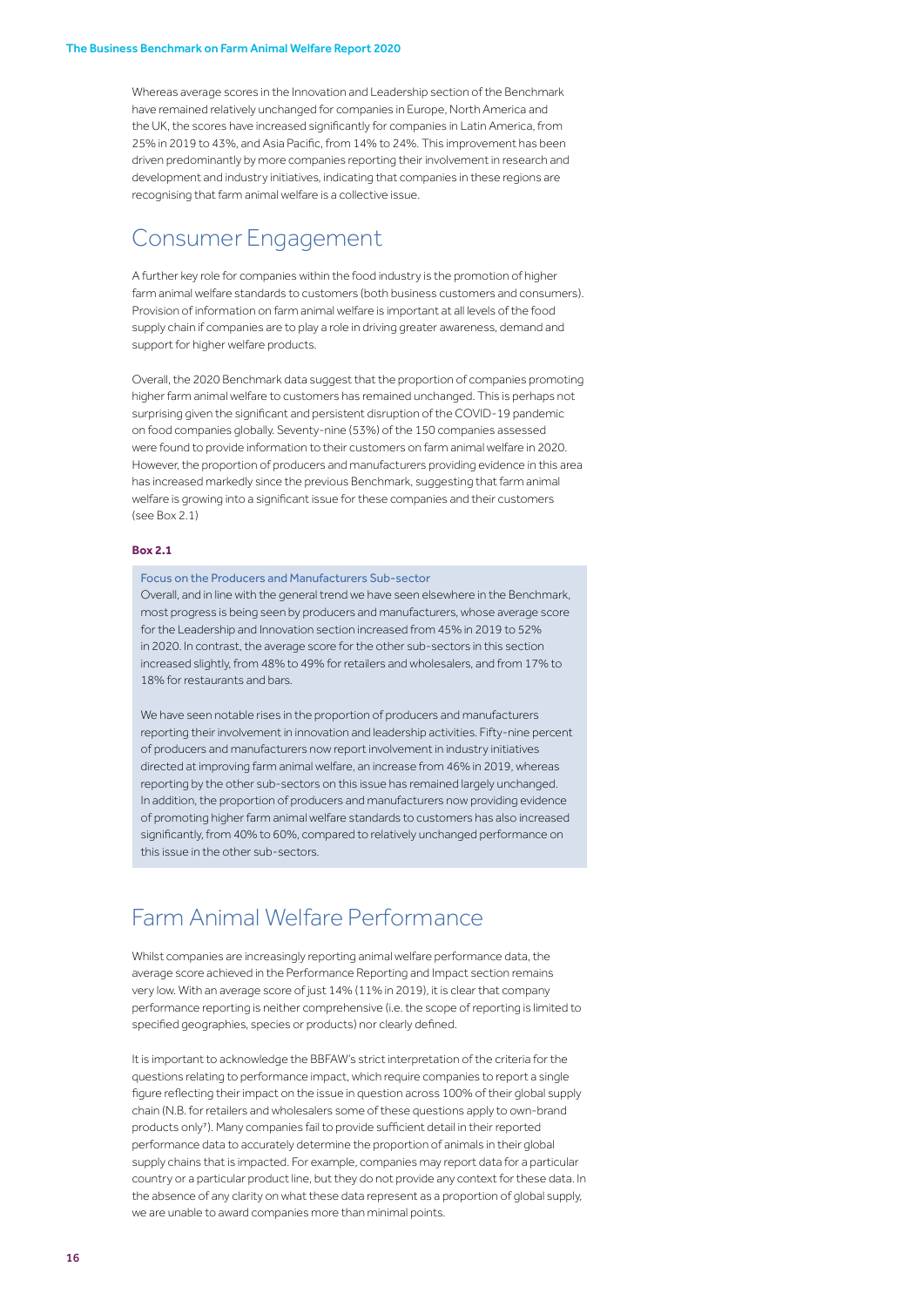## Performance Disclosure

Figure 2.4 Performance Reporting by Companies 2014-2020

Figure 2.4 shows that an increasing proportion of companies are reporting performance data across the specific welfare topics covered by the Benchmark – the avoidance of close confinement, the provision of species-specific environmental enrichment, the avoidance of routine mutilations, the requirement for and the effectiveness of pre-slaughter stunning, long-distance live transportation and welfare outcome measures (WOMs).

There have been some increases in the proportion of companies reporting on the provision of species-specific environmental enrichment, from 13% of companies in 2019 to 22% in 2020, and on the proportion of animals subject to back-up or repeat pre-slaughter stunning, from 5% of companies in 2019 to 13% in 2020. Questions addressing these two issues were added to the Benchmark in 2019 and were scored for the first time in 2020.

#### 0 10 20 30 40 50 60 70 0 10 20 30 40 50 60 70 % animals free from close confinement % animals provided with environmental enrichment % animals free from routine 2018 mutilations 2017 % animals pre-slaughter stunned % animals subject to back-up or repeat stunning % animals 2018 transported in 2017  $\leq$ 8 hours % companies 2018 reporting welfare 2017 outcome measures 2016 6% 2020 2019 2018 2016 2015 2020 2019 2018 2016 2014 2020 2019 2016 2015 2014 3% 2020 2019 2015 2% 2014 3% 2020 2019 2016 5% 2020 2019 2020 2019 65%  $63\%$  . The contract of the contract of the contract of the contract of the contract of the  $63\%$  $51\%$ 54% 33% 31%  $24\%$  24% 19% میں 2014 میں 2014 میں 2014 میں 2014 میں 2014 میں 2014 میں 2014 میں 2014 میں 2014 میں 2014 میں 20  $11%$ 29% 25% 20% 18% من المسافر المسافر المسافر المسافر المسافر المسافر المسافر المسافر المسافر المسافر المسافر المسافر المسافر 8% 23% 16% 13% 11% 22% 13% 13% 5% 31%  $26\%$  $21%$ 19%

2020 additional questions introduced in 2016, 2018 and 2019.Note: Performance reporting questions have been introduced from 2014, with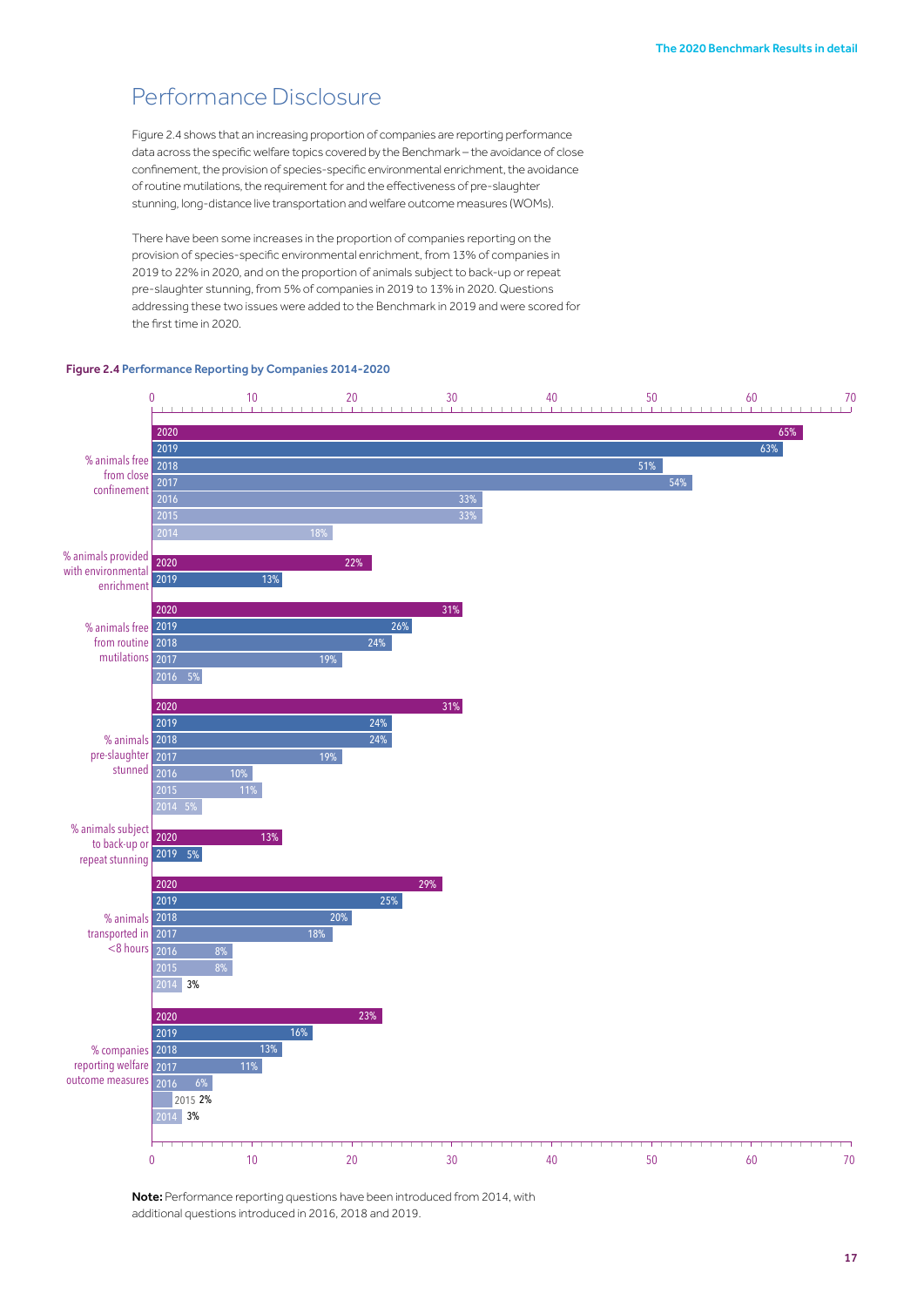Close confinement remains the highest reported area of performance, with 65% of companies reporting at least some data. However, the majority of performance reporting on this topic remains limited to specific countries, species or product lines, with only 5% of companies reporting across all relevant geographies, species and products.

Only 23% of companies report on farm animal welfare outcomes (for example, data on measures such as lameness rates in pigs; feather cover in laying hens; and sea lice infection rates in farmed fish). Despite the importance of welfare outcome measures for evaluating the performance of farm animal welfare systems and practices, company reporting on them remains limited.

## Performance Impact

Over the last two Benchmark cycles we have gradually increased the emphasis on welfare impact through increasing the weighting of the performance impact questions. In 2020, whilst keeping the overall weighting of the Performance Reporting and Impact section at 35%, the weighting on the 10 performance impact questions has been marginally adjusted from 56% to 60% of the available points in the Performance Reporting and Impact section. This is in line with the BBFAW objective to drive improved animal welfare standards in food industry supply chains.

Whilst 99 of the 150 companies covered by the Benchmark (66%) now score some points within the 10 performance impact questions, 39% of these score points on just one of the 10 questions. Most companies score points for reporting on the proportion of laying hens that is cage-free, which mirrors the proportion of companies with published commitments on the avoidance of cages for laying hens.

#### **Key findings:**

- Only one in eight companies reports on the proportion of laying hens free from beak trimming and on the proportion of broiler chickens from strains of birds with improved welfare outcomes and with a slower growth potential.
- Just four companies (3%) report that more than 25% of laying hens is free from beak trimming in their global supply chains.
- Only one company (<1%) reports that more than 25% of broiler chickens in its global supply chain is from strains of birds with improved welfare outcomes and with a slower growth potential.

Despite the generally poor performance in this section, there are some encouraging signs of improvement in the data. For example:

- Eighty-three companies (61%) report on the proportion of laying hens in their global supply chains that is free from close confinement (cage-free).
	- Of these, 21 companies (26%) state that more than 50% of the laying hens in their global supply chains is free from close confinement.
- Although low, the proportion of companies that report on the proportion of broiler chickens from strains of birds with improved welfare outcomes and with a slower growth potential has increased to 13% from just 4% in 2019. This question was added to the Benchmark in 2019 and scored for the first time in 2020.
- Thirty-one percent of companies, compared to just 21% in 2019, report on the proportion of animals (including fin fish) in their global supply chains that is preslaughter stunned.
	- Five percent of companies indicate that 100% of animals (including fin fish) in their global supply chains is pre-slaughter stunned.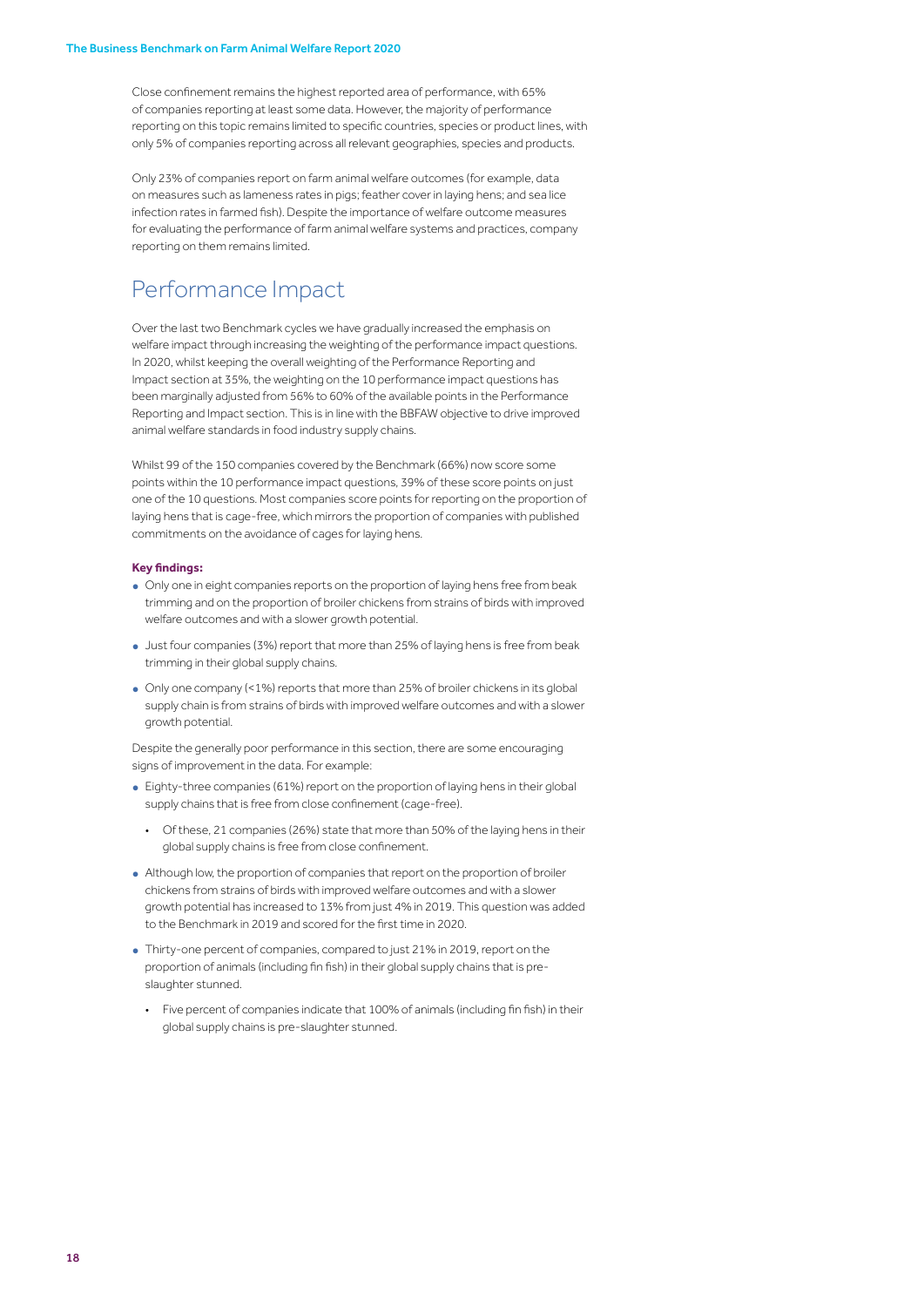## 3. Accelerating Impact

In addition to producing the annual Benchmark, the BBFAW programme works further to address the challenges and issues identified in this report, and to encourage the changes – in policies, in management systems, in reporting, in performance – that we think are needed to respond to these challenges.

## The Company and Investor Perspective

Company engagement is central to the Benchmark process. Each year, the BBFAW partners and the Secretariat engage directly with companies on their scores in the Benchmark (41% of the companies assessed provided comments on their draft assessments in 2020), on proposed changes to the Benchmark and on the role being played by the Benchmark in driving change in their farm animal welfare policies, practices and performance.

The Secretariat continues to have a high and active level of engagement with investors. The BBFAW Secretariat has worked closely with investors since 20119 to ensure that the Benchmark and associated tools remain relevant to investors, and to help the investment industry to catalyse change in the manner in which companies manage farm animal welfare through their investment decision-making and their engagement with companies.

Companies and investors agree that the Business Benchmark on Farm Animal Welfare has been a key driver for change. The main ways in which BBFAW has driven change have been:

- It provides companies with guidance and clear expectations on how to structure their management processes and reporting.
- It helps companies to understand the expectations and interests of key stakeholders (e.g. clients, customers, investors).
- It enables companies to benchmark themselves against their industry peers. This helps senior management understand the company's overall performance and can support the internal case for action and for investment.
- It enables comparisons to be made between internal business units and product lines, enabling strengths and weaknesses to be identified.
- It is used by investors to assess the business risks and opportunities of farm animal welfare for individual companies, to provide insights into companies' quality of management, to assess the suitability of companies for inclusion in screened (ethical) funds, and to identify potential investment opportunities in the food sector.
- It is used by investors in their company engagement, both to prioritise companies for engagement (e.g. to identify leaders and laggards) and to define their expectations of companies (e.g. expectations that companies will achieve a specific tier ranking within a particular period of time).
- It is now seen as the most authoritative global benchmark for the assessment of corporate farm animal welfare practice. Companies use their performance in the Benchmark as tangible evidence of their commitment to farm animal welfare; in fact, 26 of the 150 companies covered by the 2020 Benchmark have reported on their performance in the Benchmark in their corporate communications (e.g. on their websites, in their annual reports and sustainability reports, in media releases).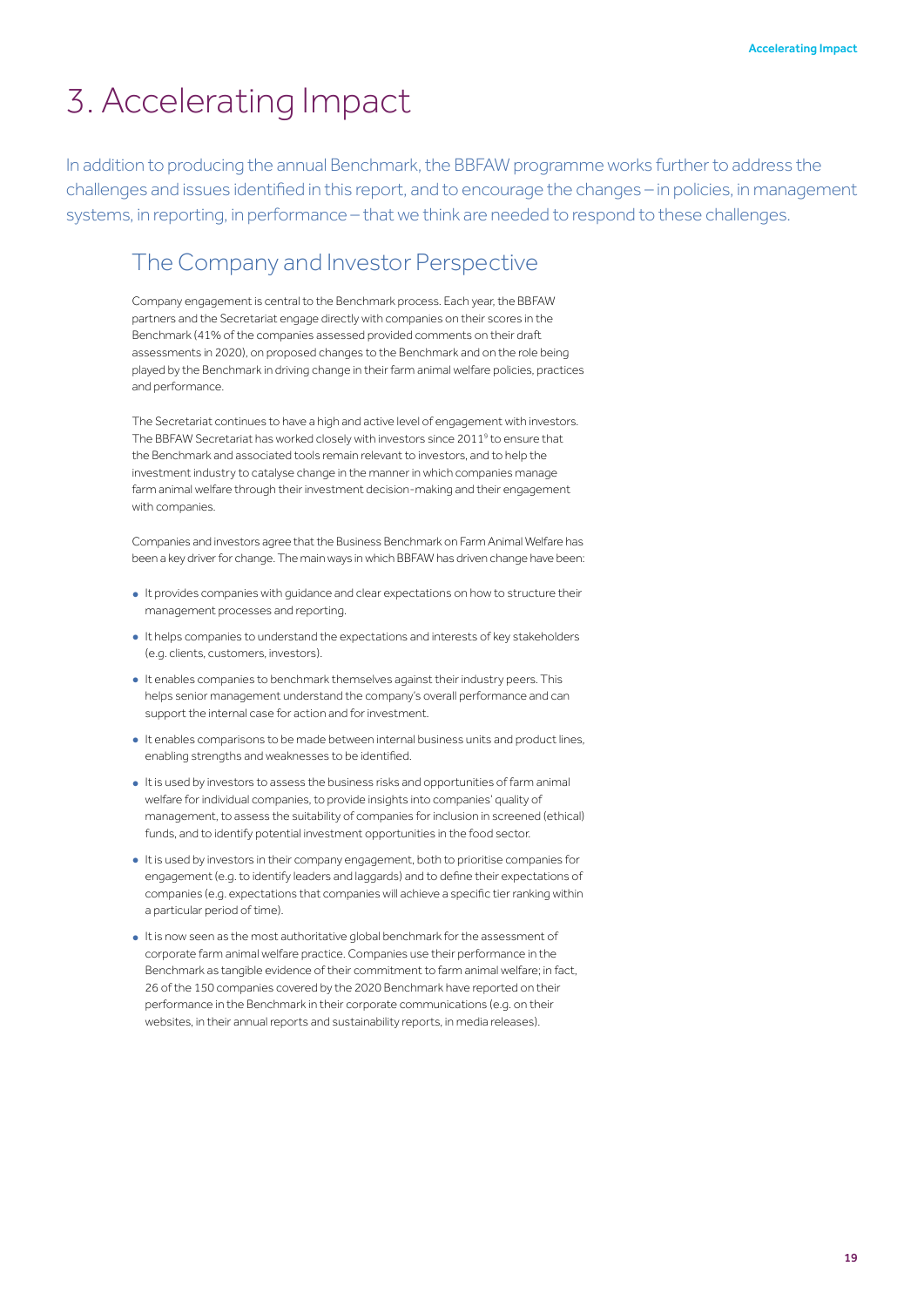#### **Box 3.1**

#### The Importance of Impact to Investors

Since the first BBFAW Benchmark in 2012, the investor perception of farm animal welfare has changed dramatically, from perception as a niche investment issue, to one where there is now widespread awareness of the importance of assessing and managing the investment risks and opportunities related to farm animal welfare.

Through engagement with companies on their approach to farm animal welfare, investors are increasingly looking for evidence that the management processes companies are putting in place are leading to impact on farm animal welfare in supply chains. Such evidence enables investors to assess the effectiveness of the management processes companies have implemented, and therefore the resulting risk and opportunity associated with the company's approach.

Disconnects between a company's ability to disclose their management processes and their subsequent impact on farm animal welfare in supply chains, such as those we have found in the BBFAW 2020 data, raise important questions about the effectiveness of company approaches to managing the supply chain risks associated with farm animal welfare.

## How Does BBFAW Aim to Accelerate Impact?

Improving the welfare of all animals farmed for food is a collective responsibility; a responsibility that clearly extends to food companies and to their investors. This is why the work of the Business Benchmark on Farm Animal Welfare and the efforts of the investors that have signed the Global Investor Statement of Farm Animal Welfare and that participate in BBFAW's International Investor Collaboration on Farm Animal Welfare is crucial. Investors have played a critical role in making sure that farm animal welfare is on the agenda for food companies, in ensuring that companies have effective systems and processes in place to manage the business risks and opportunities presented by farm animal welfare, and in encouraging these companies to improve the welfare of animals across their entire supply chains.

Over the nine iterations of the Benchmark, we have proactively engaged with the investment community, encouraging investors to use their influence to urge companies to take effective action on farm animal welfare. We have established the first ever Global Investor Statement on Farm Animal Welfare and the BBFAW Global Investor Collaboration on Farm Animal Welfare; these are now supported by 32 and 29 institutional investors respectively, with over £2.1 trillion in assets under management. Furthermore, the results of our ongoing engagements with investors suggest that – as a result of the annual Benchmark itself and the BBFAW Secretariat's extensive dialogue and capacity-building efforts – investors are increasingly likely to engage with companies to encourage them to better manage the issue of farm animal welfare. This engagement is widely cited by companies as a key driver for them to take action on farm animal welfare.

In 2020, investors in the BBFAW Investor Collaboration wrote to the CEOs of all companies covered by the BBFAW to commend leading and improving companies on their performance in the Benchmark and to challenge poorer performers to improve. In total, 69 of the 150 companies formally responded to investors, which is our highest response rate to date and reflects the influential role of investors in ensuring that farm animal welfare remains on the business agenda.

A key focus of the BBFAW in the years ahead will be to support investor engagement with companies on driving impact disclosure. Impact reporting forms a critical part in enabling investors to assess the effectiveness of company approaches to managing the farm animal welfare risks in their supply chains.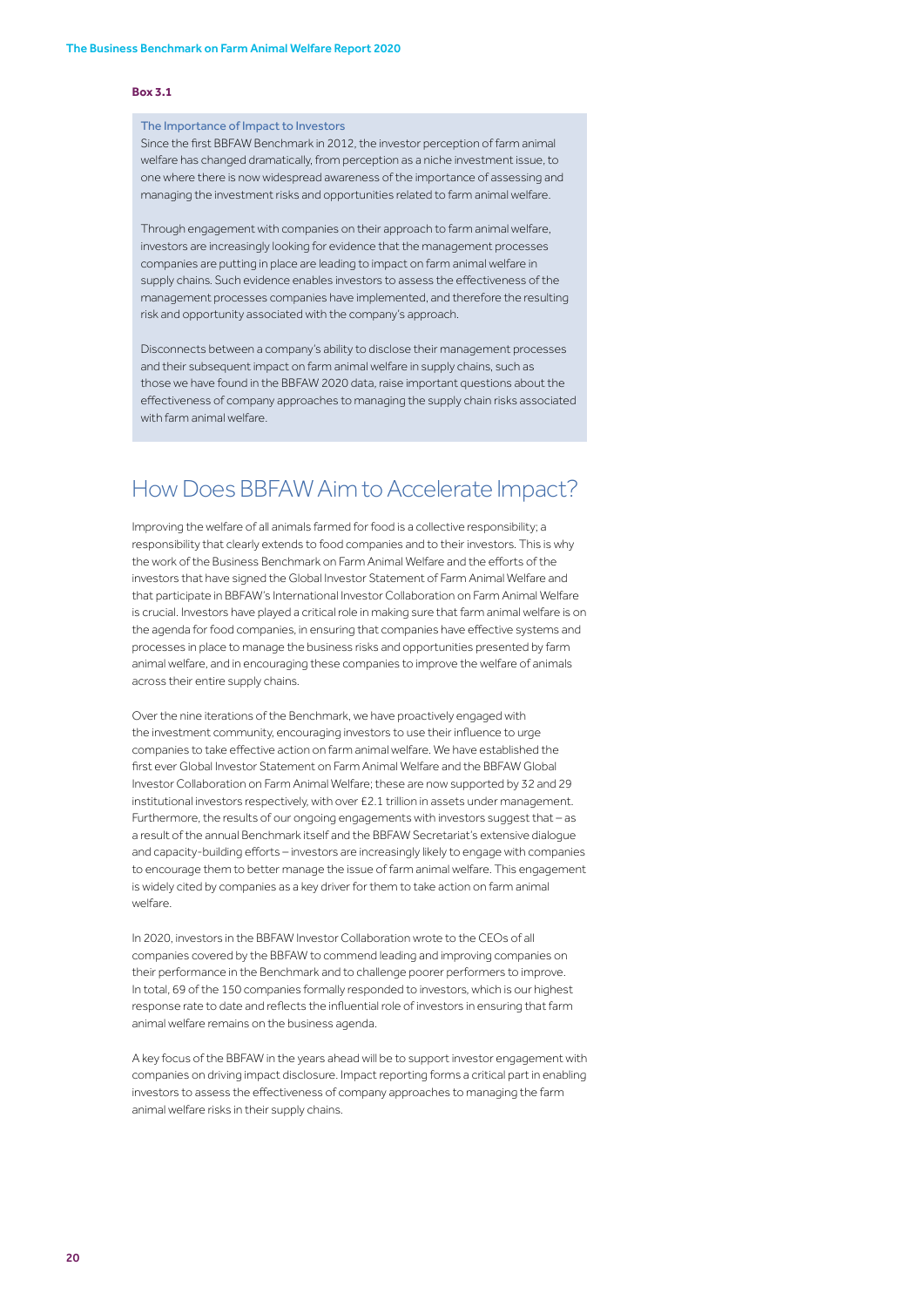### BBFAW 2021

With effect from April 2021 and the start of the tenth Benchmark cycle, we are delighted to welcome Four Paws International as a supporting partner of the BBFAW. Four Paws will take over from World Animal Protection who, alongside Compassion in World Farming, has steered the BBFAW since its inception in 2012. The BBFAW is extremely grateful to World Animal Protection for its vision, dedication, technical expertise and financial support over the past ten years. Four Paws and BBFAW founding partner, Compassion in World Farming, will together play an instrumental role in providing the BBFAW programme with technical expertise, guidance, funding and practical resources.



Four Paws International is the global animal welfare organisation for animals under direct human influence, which reveals suffering, rescues animals in need and protects them. Their vision is a world where humans treat animals with respect, empathy and understanding. The organisation has been working for decades to improve conditions in relation to the breeding, transport and slaughter of animals reared for food.



**Business Benchmark** on Farm Animal Welfare

We are excited to report that the findings of the first regional benchmark, BBFAW Nordic, will be published during 2021. Based on the same methodology as the global Benchmark, the first chapter of the benchmark will cover 26 leading food retailers and wholesalers, food producers and restaurants and bars in Norway. These findings will shine a spotlight on the state of farm animal welfare management and reporting within the Norwegian food industry, and will form the baseline assessment on which to measure company performance over time. The annual assessment cycle will be accompanied by an active programme of company engagement. We also plan to work with companies and animal welfare specialists to develop country-specific questions as a supplement to the core assessment criteria.

For further details, see: **https://bbfaw-nordic.com/**

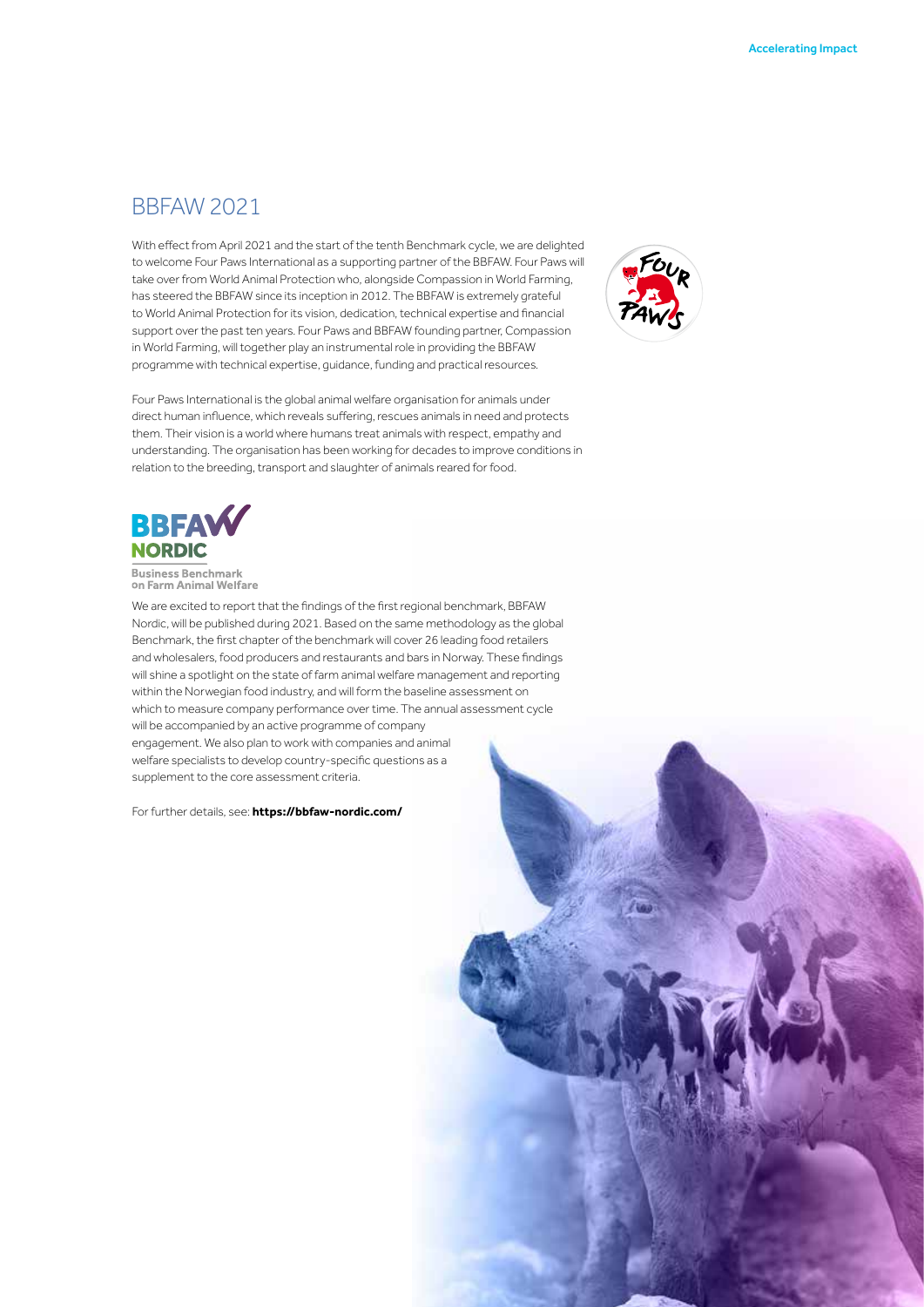## 4. The 2020 Benchmark Methodology and Scope

A detailed description of the benchmark company research process and a full list of the companies covered by the 2020 Benchmark is available in the BBFAW 2020 Methodology Report which accompanies this report.

## 2020 Benchmark companies

The 2020 Benchmark assessed 150 food companies. Some changes were made to the universe of companies as follows:

- Dairy Farmers of America (a cooperative) was assessed in place of Dean Foods following its acquisition of the majority of the assets of Dean Foods in the wake of its bankruptcy.
- Tulip Ltd, previously assessed as part of Danish Crown AmbA, was assessed as part of its new parent company, JBS SA, following its acquisition from Danish Crown AmbA.
- Chuying Agro-Pastoral Group delisted from the Shenzhen Stock Exchange, therefore its ownership category has changed from Public to Private
- As a result of these changes, the 2020 Benchmark covered:
- 92 public companies (94 in 2019)
- 39 private companies (38 in 2019)
- 15 cooperatives (14 in 2019)
- 4 joint stock/partnership owned companies.

The 2020 Benchmark companies comprise:

- 52 Retailers & Wholesalers
- 63 Producers & Manufacturers
- 35 Restaurants & Bars.

## Global reach

The total number of countries of origin covered by the BBFAW in 2020 remained at 24. Thirty-four percent of the companies are based in Europe, 33% are based in North America, 13% in Asia Pacific, 13% in the UK, and 7% in Latin America.

## Checks and balances

The preliminary company assessments were reviewed and quality checked prior to a technical review conducted by Compassion in World Farming and by World Animal Protection in early December 2020. Following this, the BBFAW companies were invited to review their preliminary assessments to check the factual accuracy of the assessment and to ensure that all relevant information had been considered by the assessor.

## Positioning for impact

This year's methodology was updated to place a greater emphasis on welfare impacts within the performance question scores. It means that 10 welfare impact questions relating to animal quality of life now account for 60% of the weighting of the Performance Reporting and Impact section, compared to 56% in 2019. Overall, the Performance Reporting and Impact section continues to be weighted to represent 35% of the total assessment.

For further details of the BBFAW Methodology and the changes introduced in 2020, see: http://www.bbfaw.com/publications/.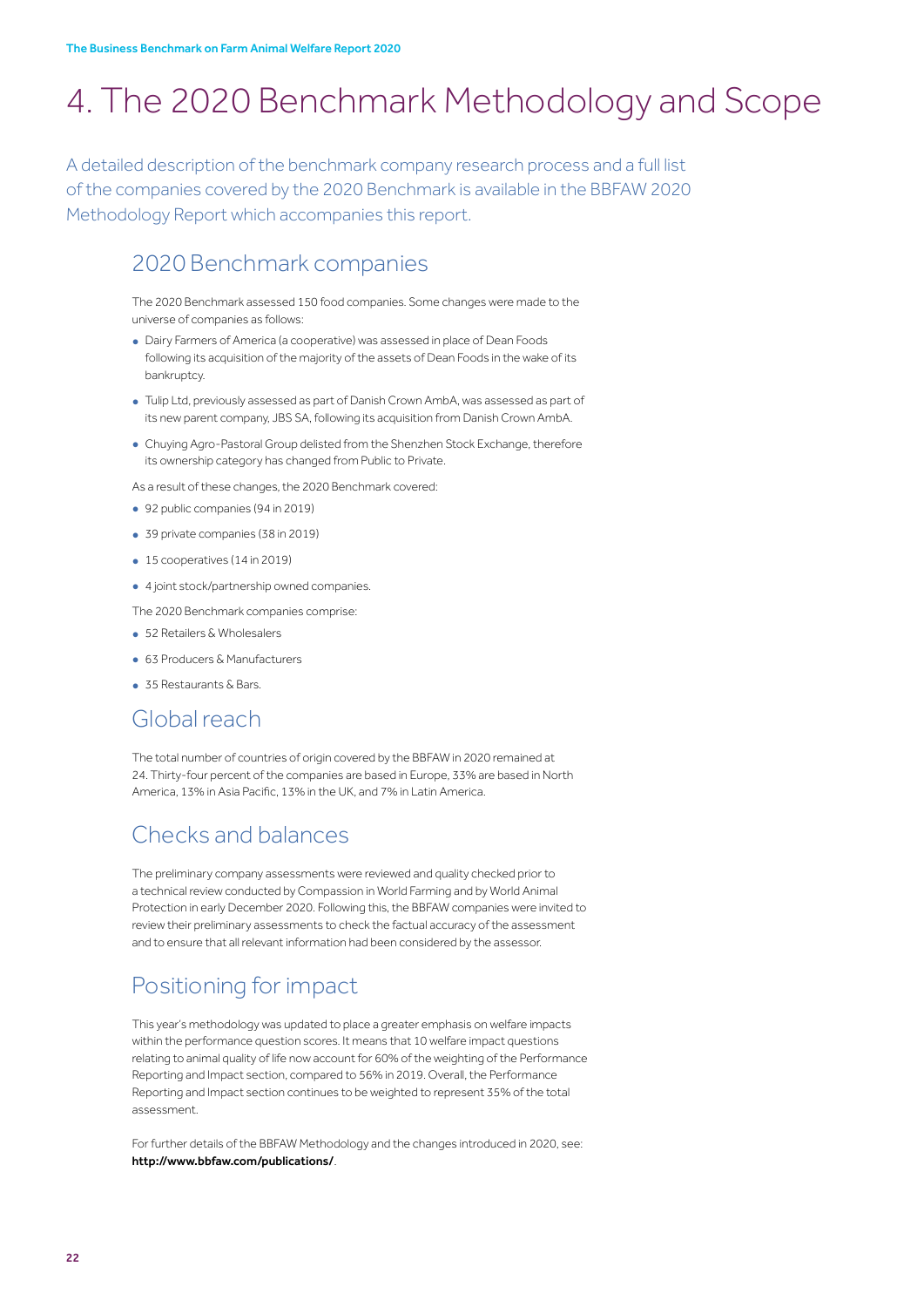Global power of BBFAW companies

# >US\$2.5 trillion combined retail revenues of **BBFAW retailers and wholesalers**

## >US\$500 billion combined revenues of **BBFAW Producers and Manufacturers**

# >US\$220 billion combined revenues of **BBFAW Restaurants and Bars**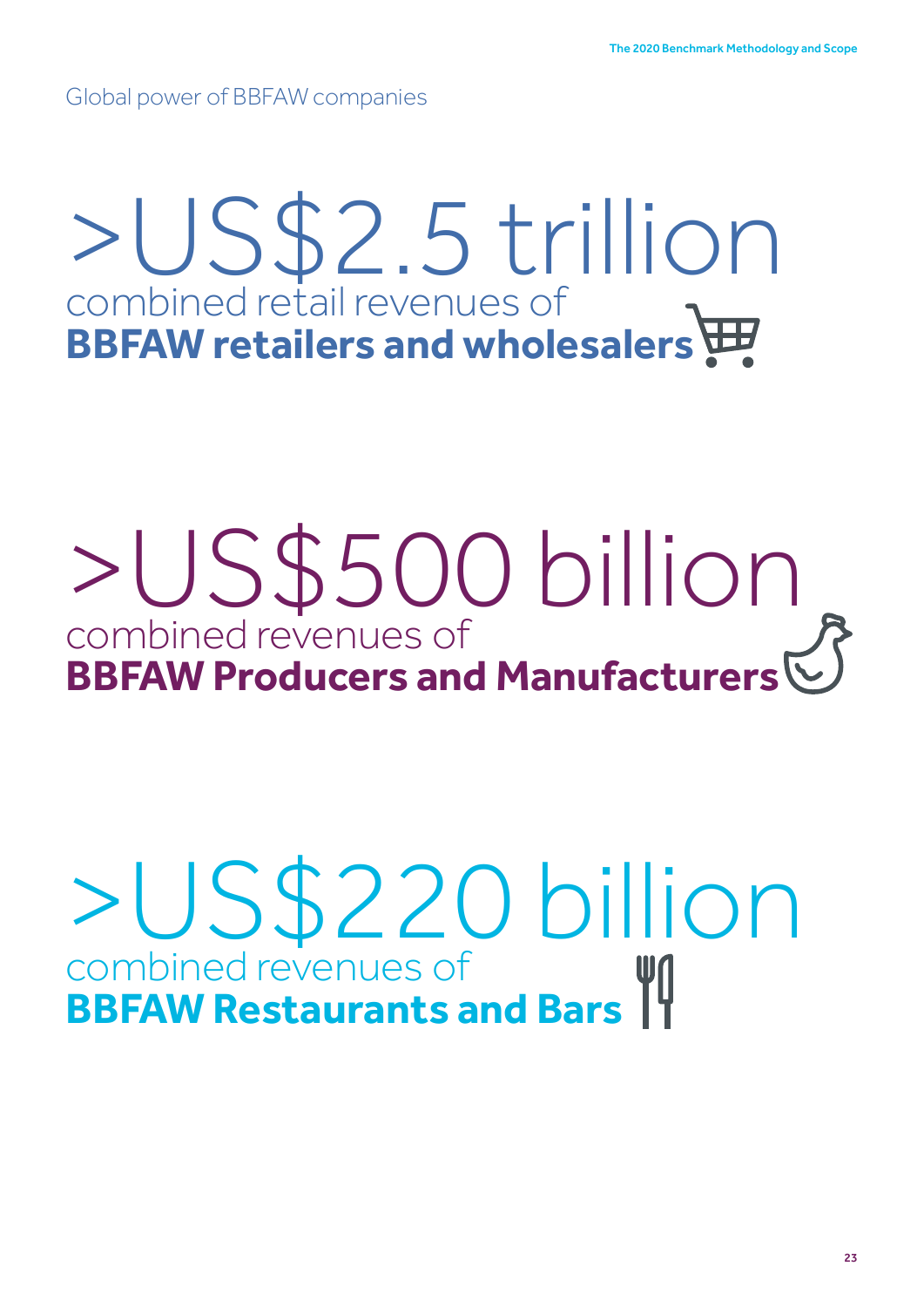## References

- 1 These are:
	- Q28. Proportion of laying hens that is cage-free.
	- Q29. Proportion of pigs free from sow stalls/gestation crates.
	- Q30. Proportion of dairy cows that is free from tethering.
	- Q31. Proportion of broiler chickens at lower stocking densities.
	- Q32. Proportion of laying hens free from beak trimming.
	- Q33. Proportion of pigs free from tail docking.
	- Q34. Proportion of dairy cattle free from tail docking.
	- Q35. Proportion of broiler chickens from strains of birds with improved welfare outcomes and with a slower growth potential.
	- Q36. Proportion of animals (excluding fin fish) pre-slaughter stunned.
	- Q37. Proportion of animals (including fin fish) transported within specified maximum transport times.
- 2 The four new questions introduced in 2019 and scored for the first time in 2020 are:
	- Q5. Commitment to provision of effective species-specific environmental enrichment.
	- Q21. Reporting on provision of effective species-specific environmental enrichment.
	- Q24. Reporting on ineffective pre-slaughter stunning
	- Q35. Proportion of broiler chickens of strains of birds with improved welfare outcomes and with a slower growth potential.
- 3 Q26. Reporting on welfare outcome measures. See the Summary of Responses to the Public Consultation on the 2020 Business Benchmark on Farm Animal Welfare for further detail. http://www.bbfaw.com/publications/.
- 4 These are Q28. Q37.
- 5 These are: the avoidance of close confinement; the provision of effective speciesspecific environmental enrichment; the avoidance of products from animals subject to genetic engineering or cloning; the avoidance of growth promoting substances; the reduction or avoidance of antibiotics for prophylactic use; the avoidance of routine mutilations; the avoidance of meat from animals that have not been subjected to pre slaughter stunning; and the avoidance of long-distance live transportation.
- 6 This question was asked for the first time in 2019 and the scoring has been included in company scores for the first time this year. This is consistent with the way that the BBFAW has previously introduced new criteria.
- 7 These are:
	- Q28. Proportion of laying hens that is cage-free.
	- Q29. Proportion of pigs free from sow stalls/gestation crates.
	- Q30. Proportion of dairy cows that is free from tethering
	- Q31. Proportion of broiler chickens at lower stocking densities.
	- Q32. Proportion of laying hens free from beak trimming.
	- Q33. Proportion of pigs free from tail docking.
	- Q34. Proportion of dairy cattle free from tail docking.
	- Q35. Proportion of broiler chickens of strains of birds with improved welfare outcomes and with a slower growth potential.
- 8 These are Q28. Q37.
- 9 We estimate that we have engaged with over 300 institutional investment organisations in this time, and with many of these on multiple occasions.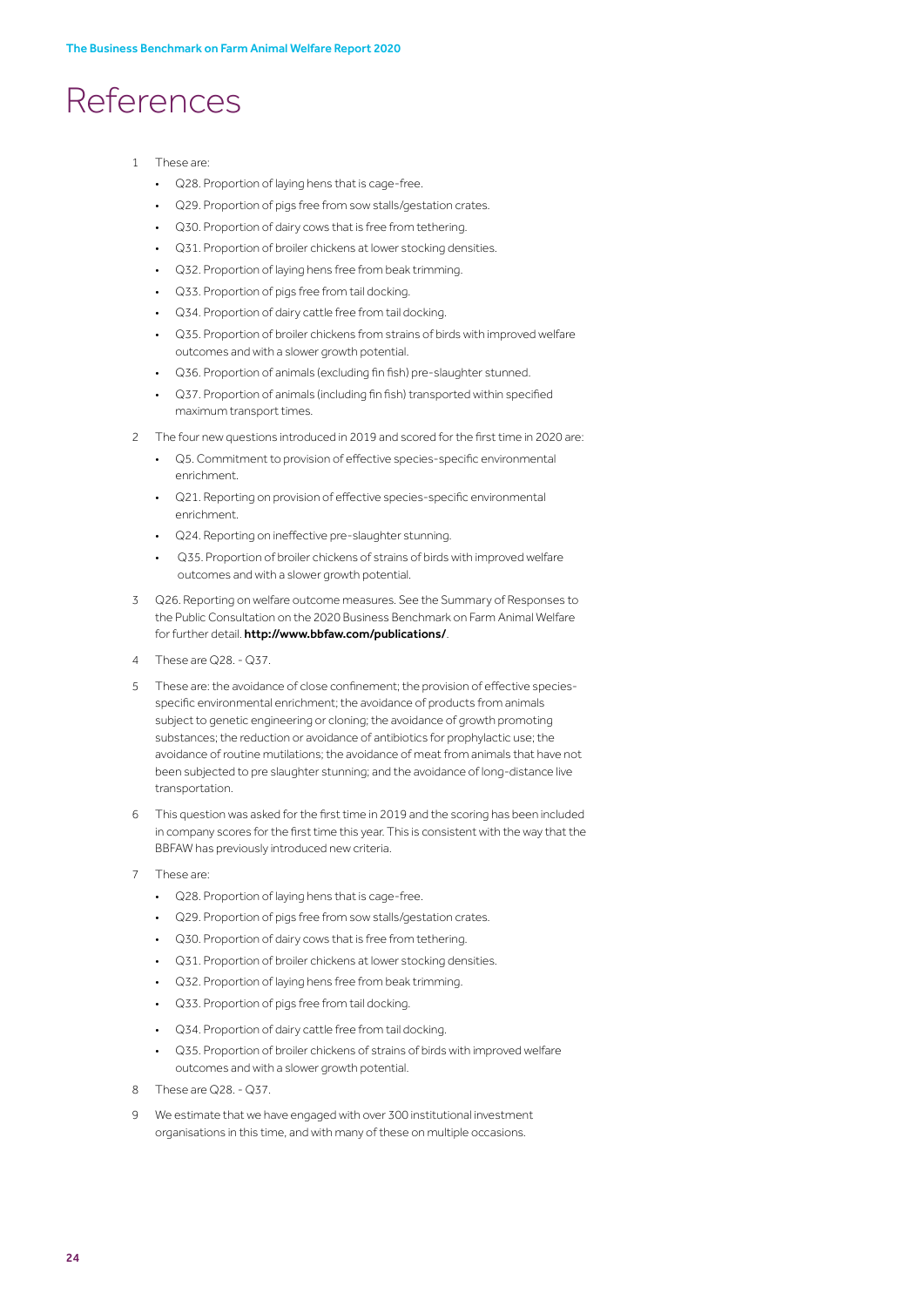## Acknowledgements

This report has been prepared by the BBFAW Secretariat run by Chronos Sustainability Ltd. The lead authors were Nicky Amos, Dr Rory Sullivan and Dr Nathan Rhys Williams, with contributions from Elisabeth Tjärnström, Darren Vanstone, Dr Steve Webster, Dr Heleen van de Weerd, Lyndsey Hurley, Dr Jon Day, and Robert Black.

We would like to thank the following for their support of this project and their contribution to the design and development of the 2020 Benchmark:

- Philip Lymbery, Dr Tracey Jones, Louise Valducci and the Food Business team (Compassion in World Farming).
- Steve McIvor, Dr Sarah Ison, Rafel Servent, Dr Nancy Clarke and the Corporate Engagement team (World Animal Protection).
- The many companies, investors and other stakeholders who participated in meetings and teleconferences, who provided input to the 2020 Benchmark consultation process, and who provided feedback on the assessment process and methodology.

After ten years of supporting the BBFAW, World Animal Protection has indicated that it will no longer be a BBFAW partner beyond March 2021. The BBFAW is grateful to World Animal Protection for its leadership and dedication to the BBFAW programme. The success of the BBFAW can be attributed to its founding partners, Compassion in World Farming and World Animal Protection, who, since 2011, have provided the vision, technical expertise, guidance, funding and practical resources to the programme. These organisations acknowledged that the ability of any benchmark to drive change at corporate and industry levels could only be realised over the longer-term, and, as such, their commitment to supporting the BBFAW over nine iterations demonstrates exceptional commitment to the programme and to both organisations' strategic aims of advancing animal welfare standards in the world largest food companies. The Technical Working Group wishes World Animal Protection continued success in protecting the lives of billions of animals around the world. The Group also looks forward to continuing its work on the BBFAW with Compassion in World Farming and their new BBFAW partner, Four Paws.

#### **Photography credits**

#### Cover:

Clara Bastian/istockphoto.com David Tadevosian/shutterstock.com

#### Contents

Chokniti Khongchum/shutterstock.com Deyana Stefanova Robova/shutterstock.com

#### P6:

jess311/istockphoto.com galsand/shutterstock.com

#### P12:

Ed Phillips/shutterstock.com ABrowne/shutterstock.com

#### P21:

ChristiLaLiberte/istockphoto.com Clara Bastian/istockphoto.com